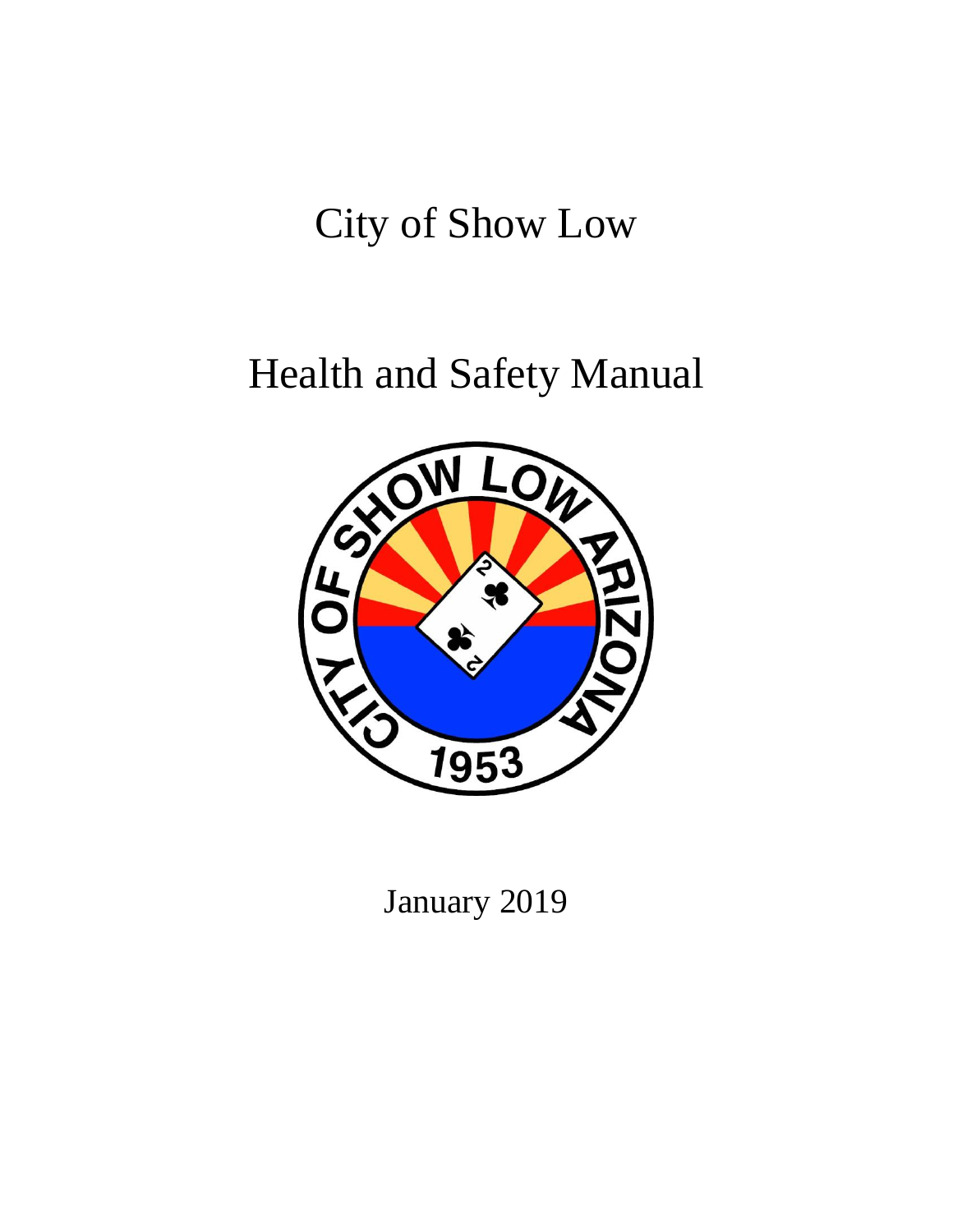To All City Employees:

Our environment affects every aspect of our work lives. The benefits of a safe and healthy work environment are high morale, productivity and efficiency. Please keep and use this manual as a tool to help us continue to create a safe and healthy work environment for our employees.

The City of Show Low is dedicated to the health and safety of our greatest resources, our employees. For this reason, we have created the Health and Safety Manual, Accident Review Board, and Safety Committee which promote and encourage health and safety on the job and at home. I challenge all employees to promote the implementation of the following policies and procedures contained in this manual.

Formal and informal safety training will be on-going as part of your employment. Receiving this manual is your first City safety training experience. Please make every effort to read and learn from the manual and if you have questions about it, please don't hesitate to ask.

The City requires all employees to work safely. Each person is responsible for maintaining a safe working environment. If you have suggestions or concerns related to safety, please share them with your supervisor or a Safety Committee member.

Sincerely,

Ed Muder City Manager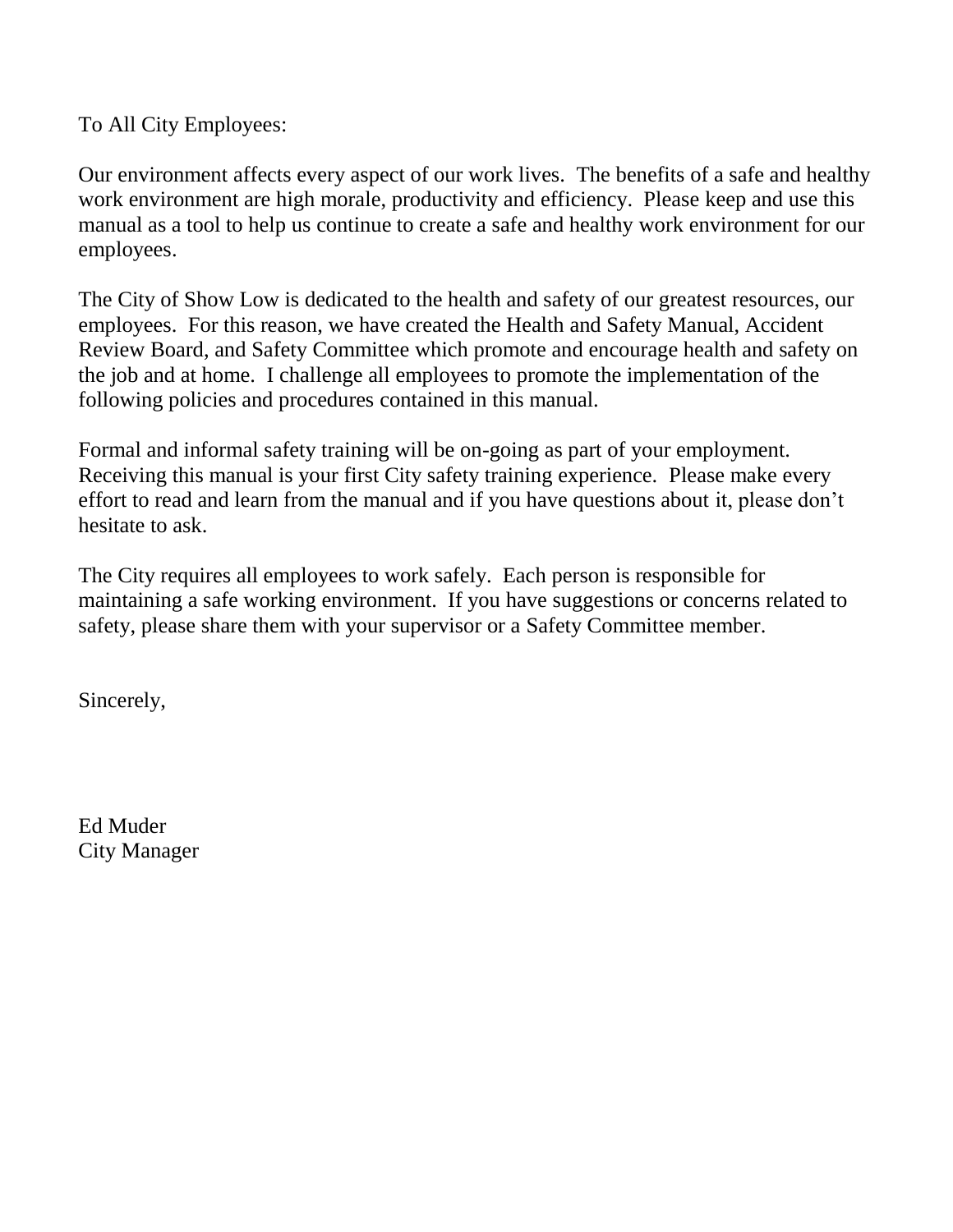## **Table of Contents**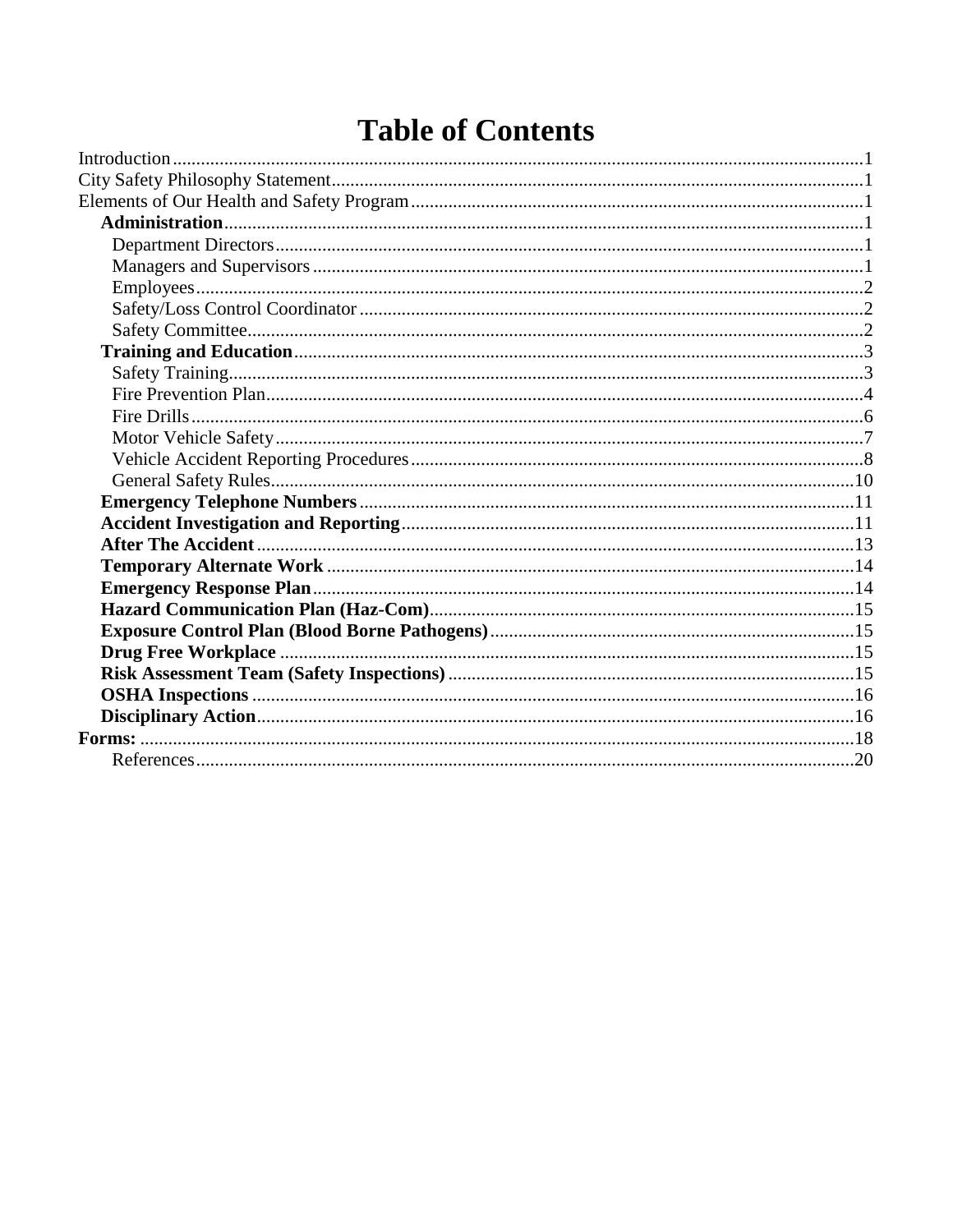## Introduction

#### **The City's position on injuries, accidents and incidents is: "If it's Predictable, it's Preventable".**

An effective health and safety program minimizes accident frequency and severity and proactively looks for ways to mitigate areas of risk. Only when our City has reached a zero accident rate and zero lost time injury record can we consider our program a complete success.

Accident prevention is an issue both at home and the worksite. City standards for safety are high, because our goal is to create a strong safety culture. Our safety programs are designed to eliminate hazardous processes and working conditions. Our employees must always have an awareness of the areas of risk in their work environments in order for us to be successful at accident prevention.

The City of Show Low has a basic responsibility to treat the safety of our employees as our number one priority. The successful operation of the City will depend not only on service and maintenance, but also on how safely each job is performed. There is no job so important or service so urgent, that we cannot take the time to work safely.

The City of Show Low is responsible for the leadership of the Health and Safety Program and for providing safeguards to ensure safe working conditions. All City employees are responsible for developing proper attitudes towards safety for themselves and their co-workers. All employees are also responsible for ensuring that all work is performed with the highest regard for the safety and health of all personnel involved. Employees are responsible for compliance with all rules and regulations and for continuously practicing safety while performing their duties. The City's goal is to keep job related injuries and illnesses at a minimum. To help meet this goal, all employees will report "Near Miss" situations immediately either to their supervisor or Human Resources. All hazards will be systematically identified and eliminated, or controlled, using the most effective technique possible.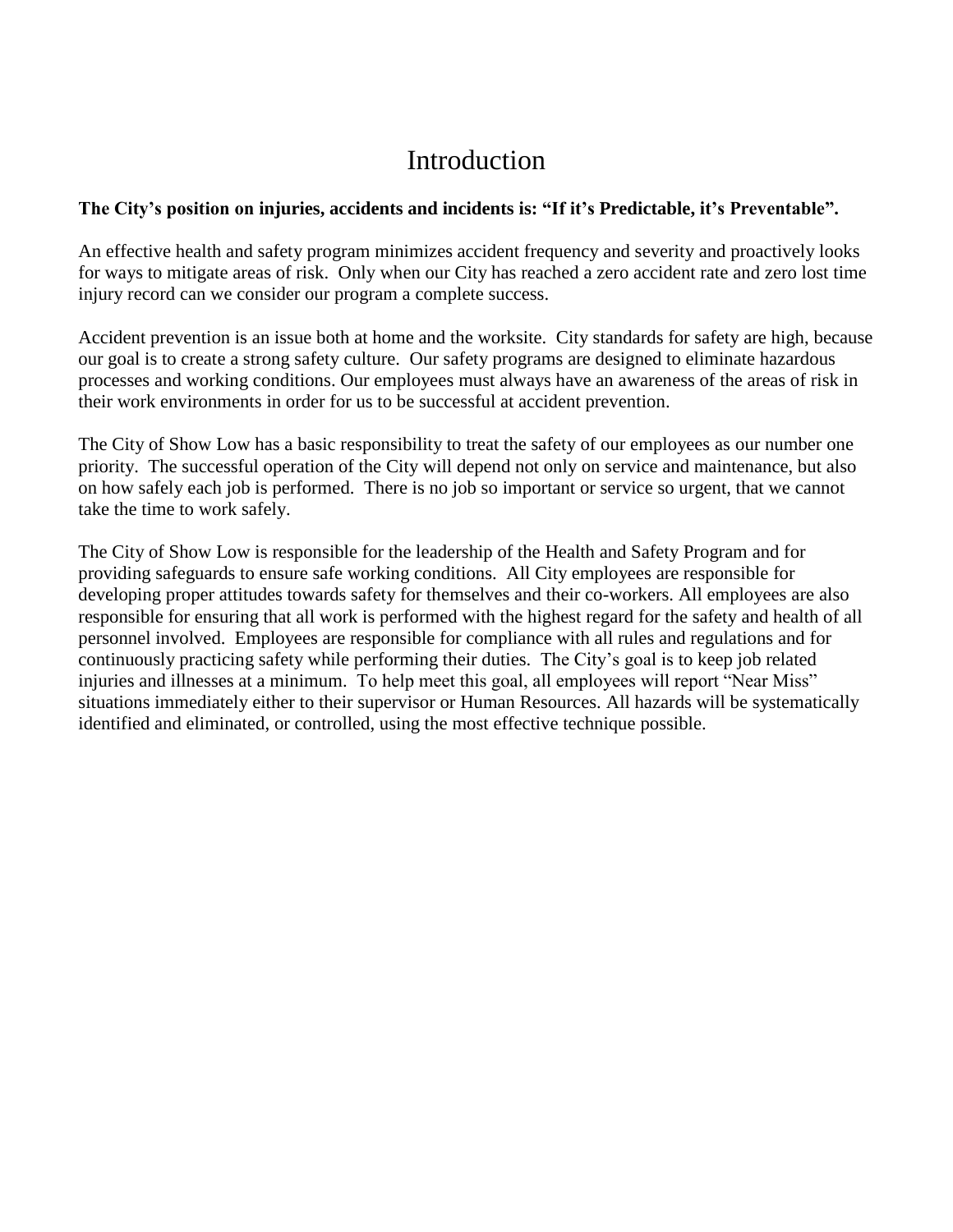## City Safety Philosophy Statement

**IF IT'S PREDICTABLE, IT'S PREVENTABLE**. The City's philosophy toward safety is that: injuries should NOT occur. All City employees must be trained to work safely and must also understand that it is to their advantage, to work safely. Managers and supervisors are responsible for the adequate safety training of employees and all employees share the responsibility for preventing injuries. Safety is smart, is good business, and is the way we operate at the City.

The City of Show Low will always strive to comply with all applicable safety laws and regulations such as those established by OSHA, EPA, DOT and all other applicable federal, state and local safety and health regulations. We believe that complying with safety laws enhances the safety of our employees and employee safety is of the highest importance to the City.

The main purpose of the City of Show Low's Health and Safety Program is to prevent injuries and accidents and create safety awareness in all employees. Other objectives of our program include: creating and maintaining a positive safety culture, and improving employee morale.

This manual presents the plans, procedures and guidelines to promote the City of Show Low's Health and Safety Program. If any policy is more restrictive, it shall take precedence over the provisions of this manual.

## Elements of Our Health and Safety Program

## **Administration**

#### **Department Directors**

Department Directors must be completely familiar with the Health and Safety Program in order to ensure its effective implementation. The commitment from management and their responsibility for this program will assure its success. Safety goals are communicated to City staff on a regular basis and safety performance will be monitored and evaluated regularly. All employee performance achievement plans should include safety elements within them.

#### **Managers and Supervisors**

Managers and supervisors must be completely familiar with the Health and Safety Program in order to ensure its effective implementation. They should be aware of all safety considerations when introducing a new process, procedure, machine or material to the workplace. Through regular inspection of facilities and equipment, managers and supervisors will assure a place of employment reasonably free from hazards. Managers and supervisors are tasked directly with review of all accidents to ensure that proper reports are completed and appropriate action taken for prevention.

Supervisors will provide complete safety training to employees along with the proper personal protective equipment (PPE) necessary prior to assignment of duties. Supervisors will make sure that each of their employees understands and puts into practical use the training and safe work procedures the City provides. Managers and supervisors should set the example for safe work performance and consistently and fairly enforce all City safety rules. It is their responsibility to see that all injuries, no matter how minor, are treated and reported immediately. Proper reporting of injuries is done to the city's triage contractor "TriageNow" via their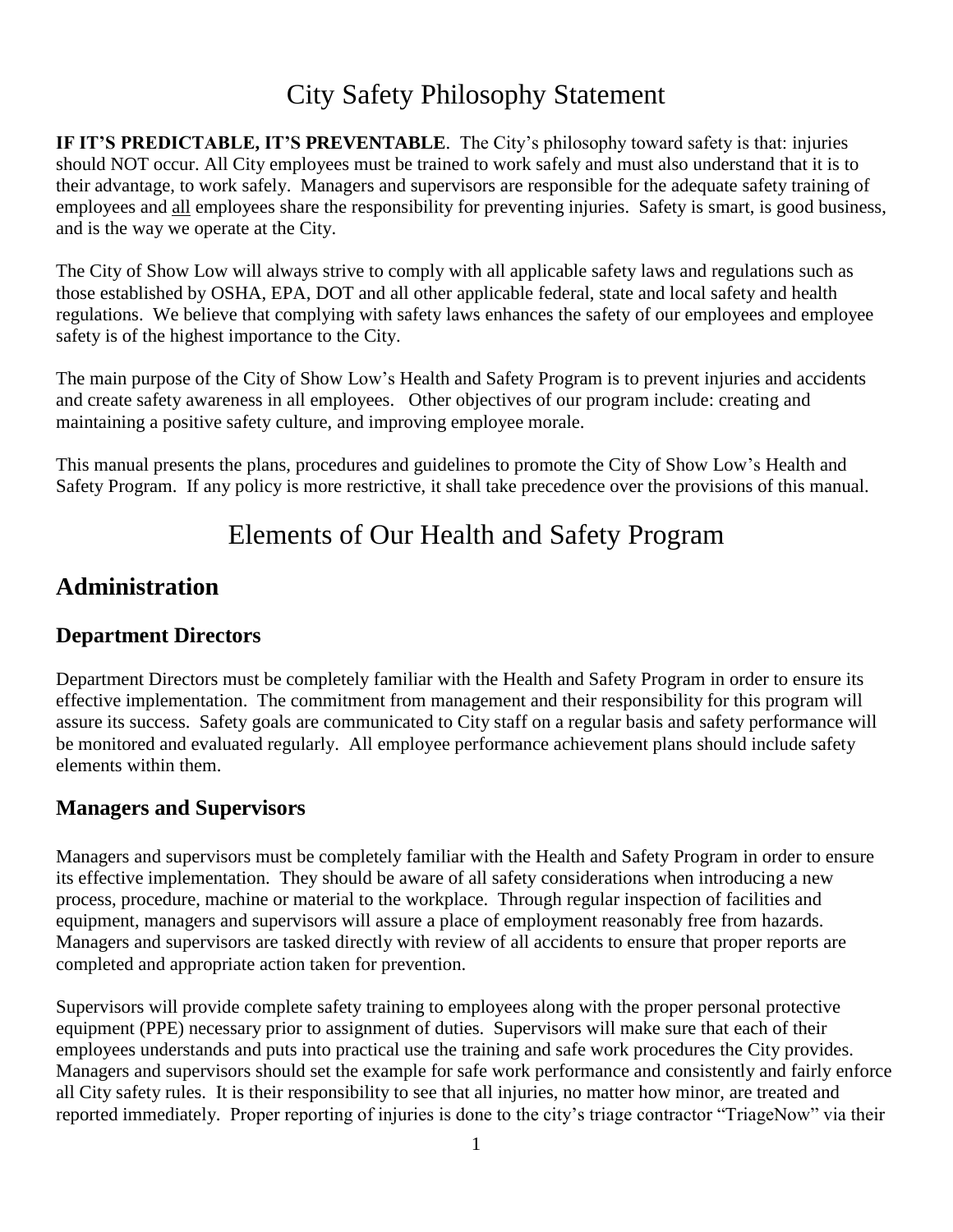toll free phone number, 24/7/365. The injured employee will: notify their supervisor of the injury, contact 911 if it is a life/limb threatening injury and call TriageNow with their supervisor (844-282-7823). The Accident Review Board, (ARB), with the help of area supervisors, will help investigate injuries/accidents to determine the root cause and will assist with determining corrective actions.

#### **Employees**

Employees should follow and adhere to all safety rules and regulations; this includes complying with all federal, state, and local rules and regulations relevant to their work. This includes wearing appropriate PPE and maintaining all equipment in good condition. Employees will support one another by encouraging co-workers to work safely and by reporting unsafe acts, unsafe conditions, and Near Miss situations immediately. A Near Miss is defined as "A safety event, injury, unsafe condition or property damage that almost happened or could happen." The Near Miss Policy is available through Human Resources and on the City website. Immediate reporting of all accidents and injuries to a supervisor is required by all City employees. Employees at every level are responsible for knowing and following the safety practices described in the written safety manual.

No employee will be disciplined or discharged for reporting any Near Miss, injury, workplace hazard or unsafe condition. Employees who wish to remain anonymous may report unsafe conditions or hazards by using the Near Miss forms available on the shared drive, the "T" drive on the City's network and on the City website.

#### **Safety/Loss Control Coordinator**

The Safety/Loss Control Coordinator is the guiding force behind the Safety Committee and Accident Review Board (ARB), and is knowledgeable or acquires the knowledge necessary to assure the City is meeting or exceeding all safety laws and practices. Along with the Safety Committee and ARB guidance, the Safety/Loss Control Coordinator develops action plans to address incidents and injuries and develops proactive plans to mitigate future incidents and injuries. The Safety/Loss Control Coordinator helps create a positive attitude towards safety, Near Miss reporting and the prevention of accidents by all employees.

#### **Safety Committee**

The Safety Committee members review the Health & Safety Manual annually. The Safety Committee's goal is to uphold the City's Safety Philosophy. Upholding the City's Safety Philosophy is brought about by keeping safety a constant topic of discussion. This can be accomplished in many ways:

- $\Box$  Encourage active interest and reporting of hazardous conditions and Near Miss reporting by employees.
- $\Box$  Post all safety information distributed and add items of interest related to the particular work area.
- $\Box$  Instill pride into safety activities. Understand the importance of safety as a critical element of all daily routines.
- $\Box$  Utilize the daily email Safety Topics and Opportunity to Improve Safety (OIS) for training discussions.
- $\Box$  Ensure participation in the Safety Incentive Draw Program, the City's safety contest.
- $\Box$  Support City-wide safety initiatives and training events.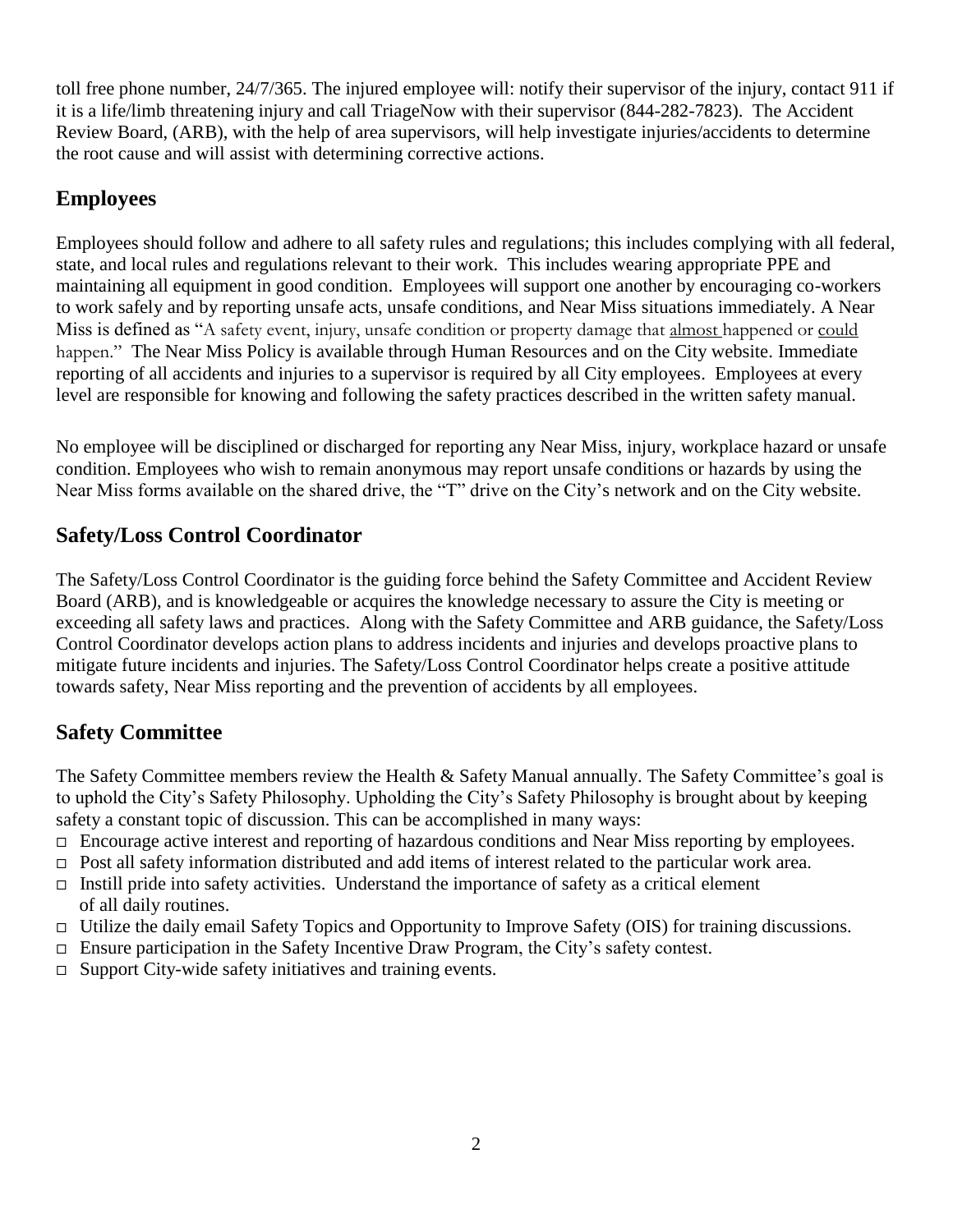## Training and Education

#### **Safety Training**

Effective safety training is one of the best means of preventing injuries and accidents. Safety training will be conducted on a continuous and on an as-needed basis. Some safety training sessions for management and supervisory personnel will be administered and/or coordinated by the Safety/Loss Control Coordinator. These sessions may include a discussion of techniques and procedures for safety training of employees, hazard identification, and accident investigation and reporting.

All employees are trained on AED (Automated External Defibrillators), CPR (Cardio Pulmonary Resuscitation) and basic First Aid. Other specialized safety training for certain job classifications and locations may be part of employee training as well.

#### SAFETY TRAINING FOR EMPLOYEES

A. New Employees

New employees will receive training sessions on safety. This training will include a review of safety policies and a thorough explanation of the approved and safe procedures for accomplishing all phases of each job assignment.

Emphasis will be on safe operation of equipment and machines specific to the job hazards, safety precautions to be followed, and the proper use of required personal protective equipment (PPE).

New employees will be thoroughly trained by their immediate supervisor concerning responsibilities for accident reporting and Near Miss reporting.

Human Resources is responsible for providing and tracking the following basic safety training requirements for all city employees:

- 1. Each new employee has a copy of and has read this City of Show Low Health & Safety Manual;
- 2. Fire Extinguisher Use;
- 3. AED use and CPR and basic First Aid for all non-temporary employees;
- 4. Motor Vehicle Safety for all employees, excluding those in positions requiring a CDL;
- 5. Drug Free Workplace Policy.

#### B. Supervisors

It is the responsibility of each supervisor to familiarize employees with new or revised safety policies, procedures and practices as they are implemented.

In addition, supervisors will periodically review safety policies and pertinent safety procedures with each assigned employee.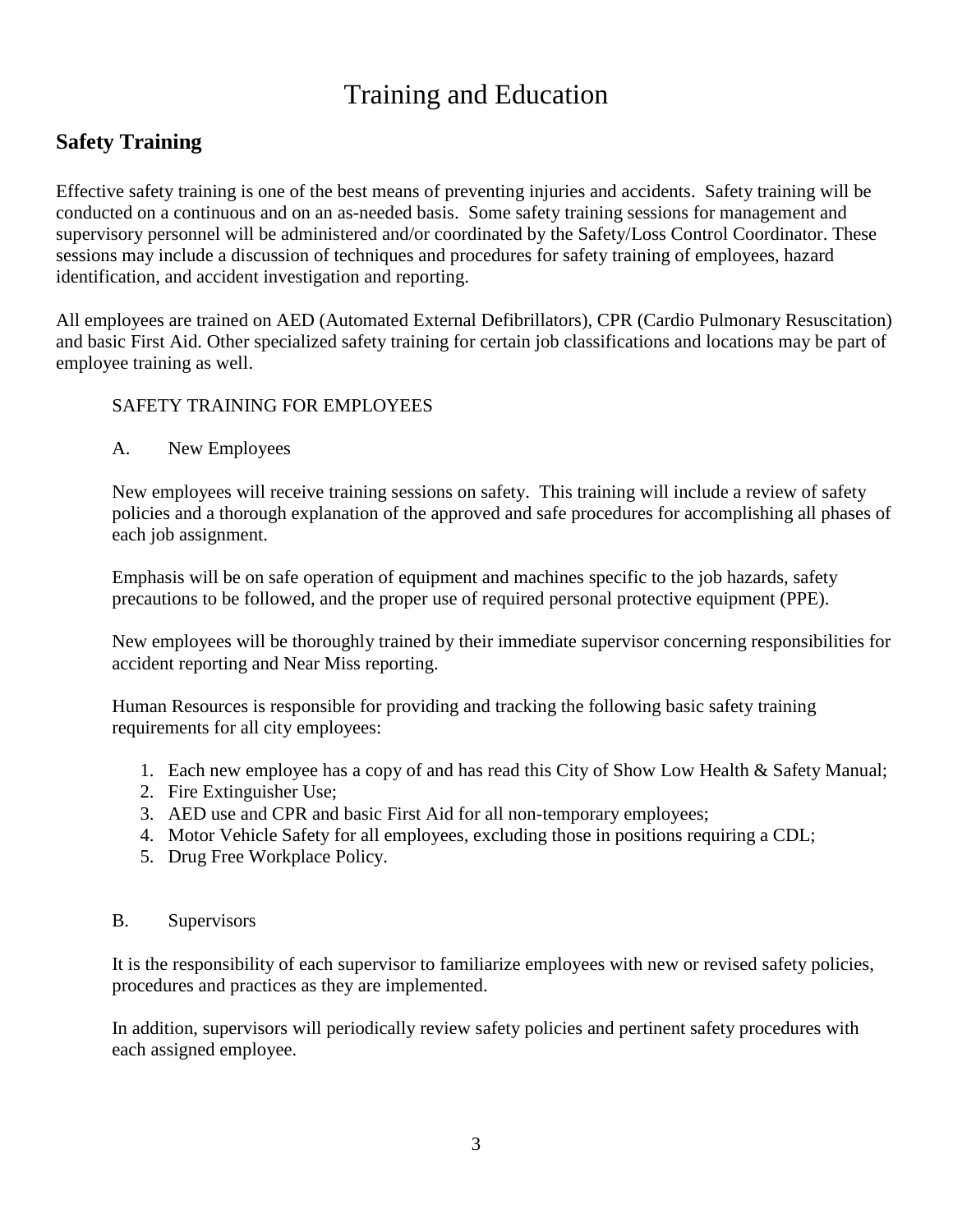#### **Fire Prevention Plan**

#### Fire Extinguisher Use

The Timber Mesa Fire District has the primary responsibility for fighting fires, but each employee has the responsibility of being alert for possible fire hazards. In addition to being alert for fire hazards, employees will be trained in the fundamental use of fire extinguishers and the basic types of fires.

Fire extinguishers are found in most City facilities and must be inspected monthly for charge, seal and general condition. Fire extinguishers that are conductors of electricity, such as water and acids, are not used for electrical fires.

Facility Emergency Action Plans (EAP) tie in closely with fire extinguisher use. EAPs that are specific to sites are developed according to OSHA 29 CFR 1910.38. The facility EAP's will address or include the following: emergency evacuation procedures and routes, procedures to account for all employees after an evacuation, rescue and medical duty assignments if applicable, means of reporting emergencies, and the contact person for the plan.

For a fire to start three things are required: Fuel, Oxygen and Heat. **Sources of Heat are everywhere, some sources that are commonly found in the workplace are:**

- $\Box$  Electricity sparks, shorts, overloads
- $\Box$  Smoking improper disposal of cigarettes
- $\Box$  Friction bearings, machine parts, motors
- $\Box$  Hot materials/surfaces light bulbs, driers, ducts, abnormal temps
- $\Box$  Burner flames incinerators, torches
- $\Box$  Welding/cutting
- $\Box$  Spontaneous ignition oily rags
- $\Box$  Mechanical or static sparks spontaneous or from impact
- $\Box$  Lightning

#### An overview of the kinds of fires will follow along with the types of fire extinguishers used by the Fire Department to fight them:

#### KINDS OF FIRES:

CLASS "A" FIRES - WOOD, TEXTILES, AND RUBBISH:

Fire extinguishers employing the following substances may be used for fighting fires involving wood, textiles, paper and rubbish in which the quenching and cooling of water is of the greatest importance:

Stream or fog nozzles, soda-acid (chemical) pressurized water, and knapsack A-B-C multi-purpose dry chemical pumps.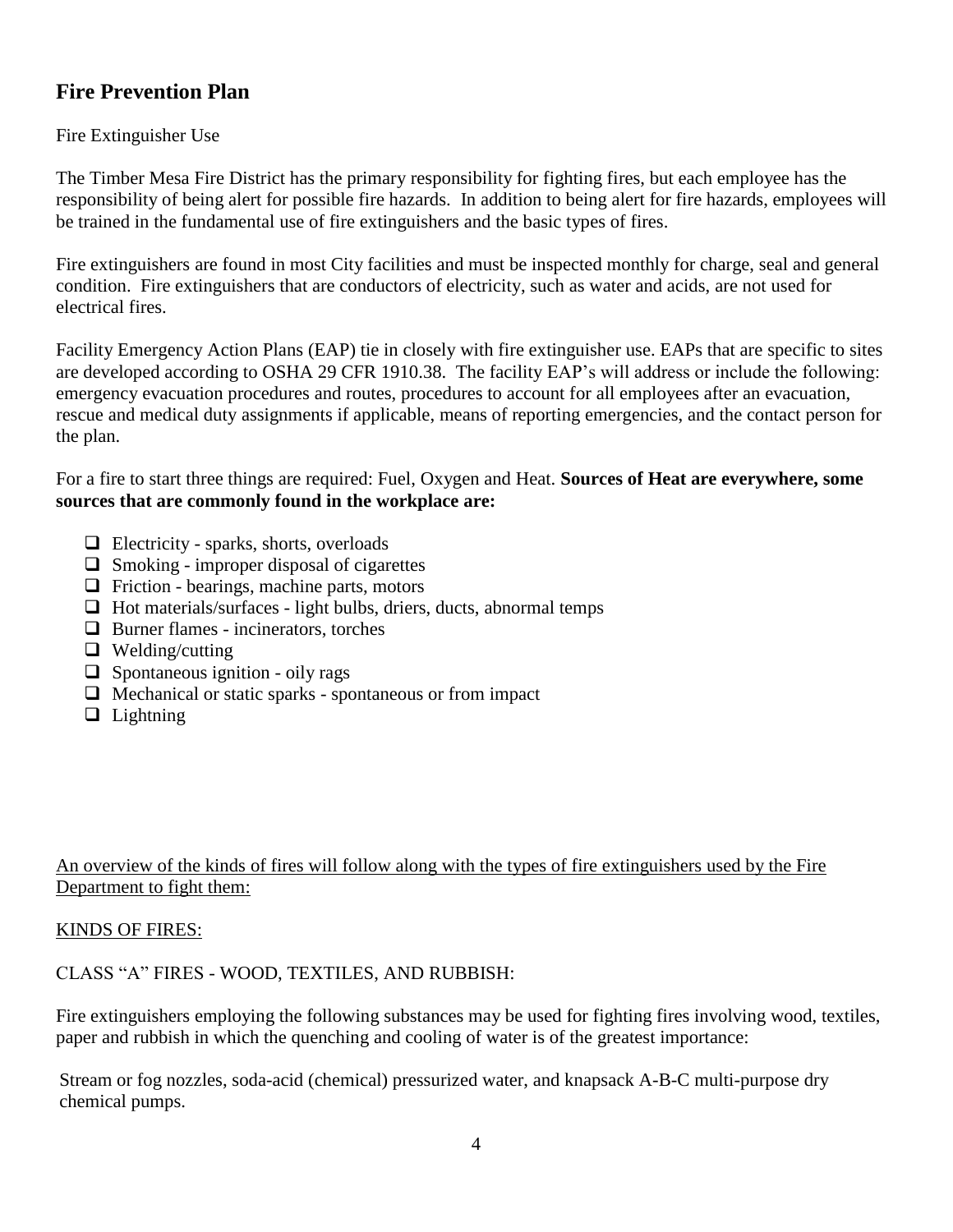Foam extinguishers may be used but are not conducive to best results since foam does not have the cooling effect required.

CLASS "B" FIRES - FLAMMABLE LIQUIDS, GASOLINE, OILS, ETC.:

Fire extinguishers employing the following substances may be used in fighting fires involving oil and grease and other flammable liquids on which the smothering or blanketing effect of the extinguishing agent is of the greatest importance, especially fires in pools, tanks, etc.: foam carbon dioxide (CO2) and dry powder.

CLASS "C" FIRES - ELECTRICAL

Dry chemical or CO2 fire extinguishers must be used in fighting fires involving electrical equipment. This type of fire extinguisher must be used because the CO2 does not conduct electricity. Water is not used to fight a C type of fire.

CLASS "D" FIRES – METALS

Combustible metals, including magnesium, titanium and sodium. To fight a Type D fire, special training is required.

When removing supplies of paints, solvents, or other flammables from storage, only the minimum supply to do the job should be taken. At no time should the quantity removed exceed one day's working supply.

Combustible products of rubbish, waste or other residues cannot be allowed to accumulate. Oil soaked rags and similar materials subject to spontaneous combustion must only be stored in non-combustible containers with self-closing lids.

Flammable liquids are not to be stored in aisles or in walkways and should be located so that there will be no interference with evacuation of the area in case of fire.

Cigarette butts, matches, or other similar materials must not be discarded without fully extinguishing the substance.

Ashtray contents, cigarette butts, or matches can only be disposed of in approved non-combustible containers.

Smoking, striking of matches or other sources of ignition is not be permitted within "NO SMOKING - FIRE HAZARD" areas.

All gasoline or flammable solvents or liquids must not be stored inside a building in other than approved flammable storage containers.

This fire extinguisher type list is not all-inclusive; there are additional types of fire extinguishers located throughout the City. Your supervisor will ensure that you receive training on the types that are located in your work area. **Where there's smoke, there's danger**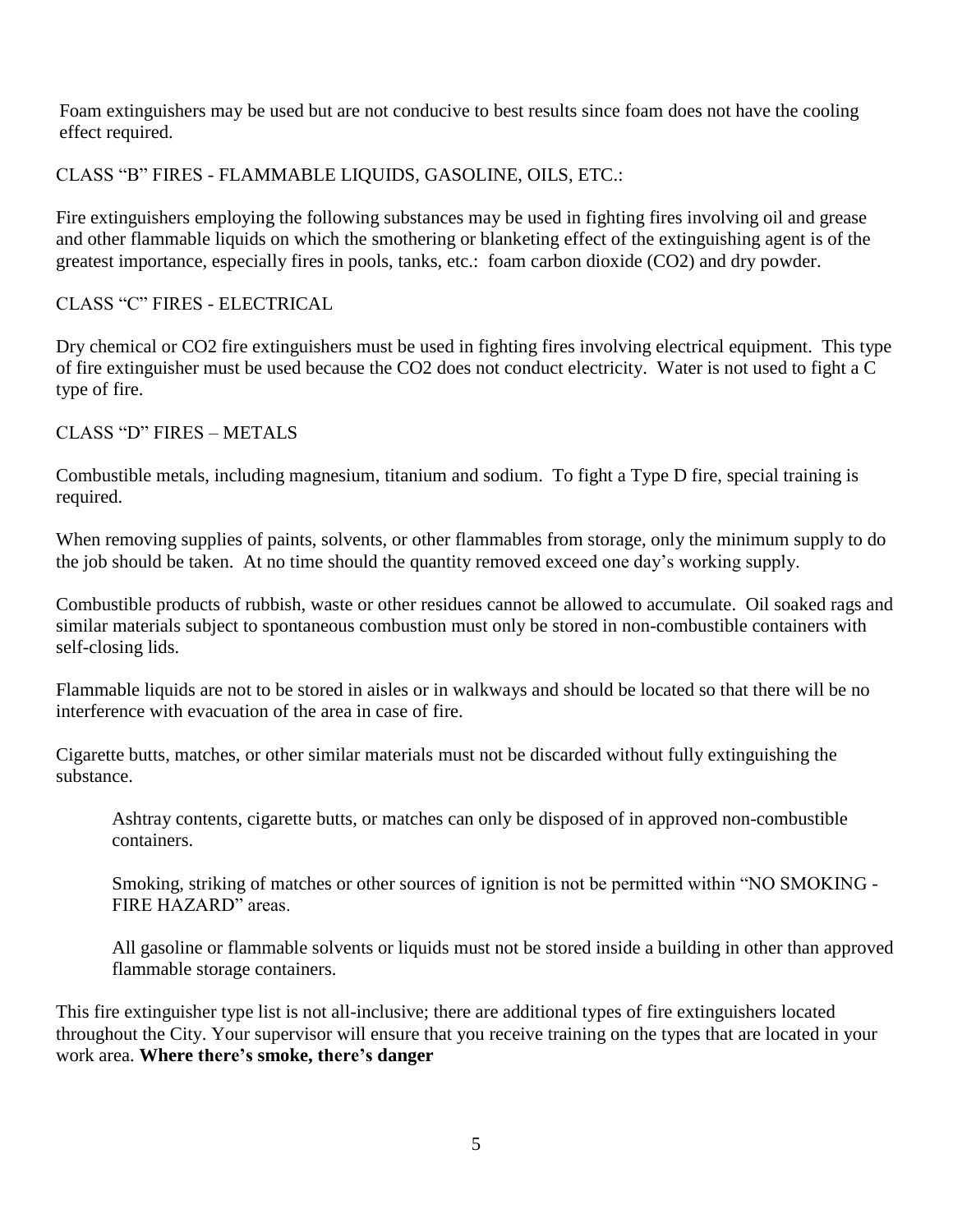Most fire deaths are not caused by burns; instead, smoke enters the lungs and causes the victim to black out. Then death is caused either from poisons in the smoke, or because the fire consumes all nearby oxygen, leaving the victim to suffocate before the flames ever reach him.

For these reasons, it's vitally important to learn these tips to protect yourself from smoke and fumes:

 $\Box$  If trapped in a burning building, immediately call 911, and then shut all doors within reach if possible. Crawl to the nearest exit on your hands and knees. Smoke and fumes rise rapidly, and staying low will mean you breathe less of these harmful substances.

 $\Box$  Use a blanket, tarp, coat, or other large cloth as a shield, throwing it over your body. A wet cloth or handkerchief over mouth and nose also help reduce inhaled smoke.

 $\Box$  If you have access to a face respirator, by all means use it!

 $\Box$  Once outside the building, move away from the smoke. The threat to your lungs is present as long as smoke and fumes are in the area, indoors or out!

If there is any doubt as to what type the fire is, or if the fire is anything but small, or if there's any doubt whether you are trained or able to handle it, get out and sound the alarm.

#### General Steps in the Event of Fire

- 1. Call 911 or assign a person to call 911, (give the exact location of fire and answer all questions calmly) and sound the building fire alarm.
- 2. Remove any injured employees from the area of the fire; warn people in the area of the fire; evacuate the building of all personnel including the general public, not involved in fighting the fire.
- 3. Confine the fire if possible. If indoors, close doors of adjacent rooms.
- 4. Fight the fire using firefighting extinguishers suitable for the specific type of fire. If the fire is between you and the exit door, do not fight the fire, evacuate the building immediately.

#### **Fire Drills**

Supervisors and the Safety Committee shall help the Safety/Loss Control Coordinator develop an emergency evacuation plan for their employees. This plan will include action to be taken by employees in the event of a fire or other emergency. The plan shall include notification procedures, plans for handicapped personnel evacuation, and designate an assembly area for employees outside the building.

An evacuation route map should be posted at each major employee work center. A floor plan of the level on which the work center is located should be drawn. Arrows will illustrate routes an employee may utilize to evacuate the building. Once an employee has reached the exterior of the building, he/she should report directly to the assembly area.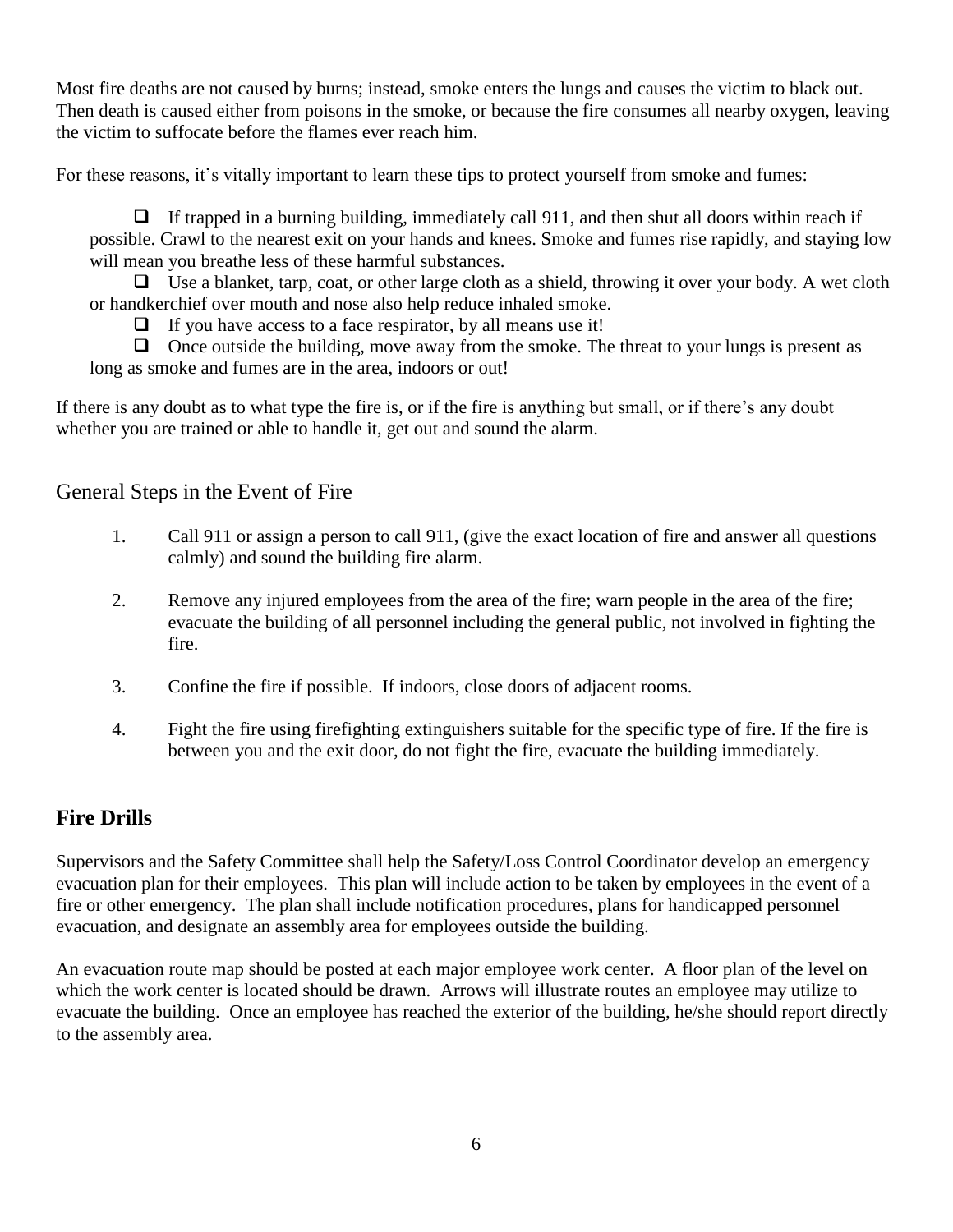Fire is always unexpected so drills should be too. If the drill is always conducted in the same way at the same time, it loses much of its value; and when an actual fire occurs, it is not possible to follow the usual routine of the fire exit drill to which occupants have become accustomed. Confusion and panic may ensue.

Drills should be carefully planned to simulate actual fire conditions. Not only should they be held at varying times, but they should use different means of exit. Assume, for example, that some given stairway is unavailable due to fire or smoke and all of the occupants must be led out by some other route. Fire drills should be designed to familiarize the occupants with all available means of exits, particularly emergency exits that are not habitually used during normal occupancy of the building.

Supervisors shall select areas of assembly; all employees must be aware of these locations. A roll call or head count shall be taken by the employee's supervisor to determine that all employees assigned to each section are present or accounted for.

In the conduct of the drills, emphasis shall be placed upon orderly evacuation under proper discipline rather than upon speed. Drills shall include suitable procedures to make sure that all persons in the building or all persons subject to the drill actually participate.

A fire exit drill will be conducted in all city occupied buildings as often as necessary to keep employees prepared in the case of an emergency.

#### **Motor Vehicle Safety**

1. Motor Vehicles

Operators of city-owned vehicles or equipment are responsible for checking all safety devices before driving or operating the vehicle or equipment. Any defects found on vehicles or equipment should be reported to the employee's supervisor before use. Any defects found on City Motor Pool vehicles should be reported using the form available at the Customer Service desk. The vehicle will not be operated until the defect has been corrected.

Only fully qualified and properly licensed operators shall be permitted to drive or operate City vehicles. All drivers of City vehicles shall comply with all laws governing the safe and legal operation of vehicles.

City employees operating or occupying a city vehicle as a passenger must wear seat belts if the vehicle is so equipped. **City employees will avoid all activities considered to be "distracted driving" in any of its forms. Distracted driving is defined as the practice of driving a motor vehicle while engaged in another activity, typically one that takes attention away from operating the vehicle. The final determination as to whether an activity is considered distracted driving or not is made by Human Resources and the employee's supervisor. Employees will also refrain from smoking or using vaporizing products in any City vehicles or drivable equipment. The Motor Vehicle Safety rules and regulations for Police Department employees are covered under SLPD policy.**

The use of a radio for communication does not release the employee from possible liability in case of an incident or accident. The employee always has the obligation to drive defensively and safely.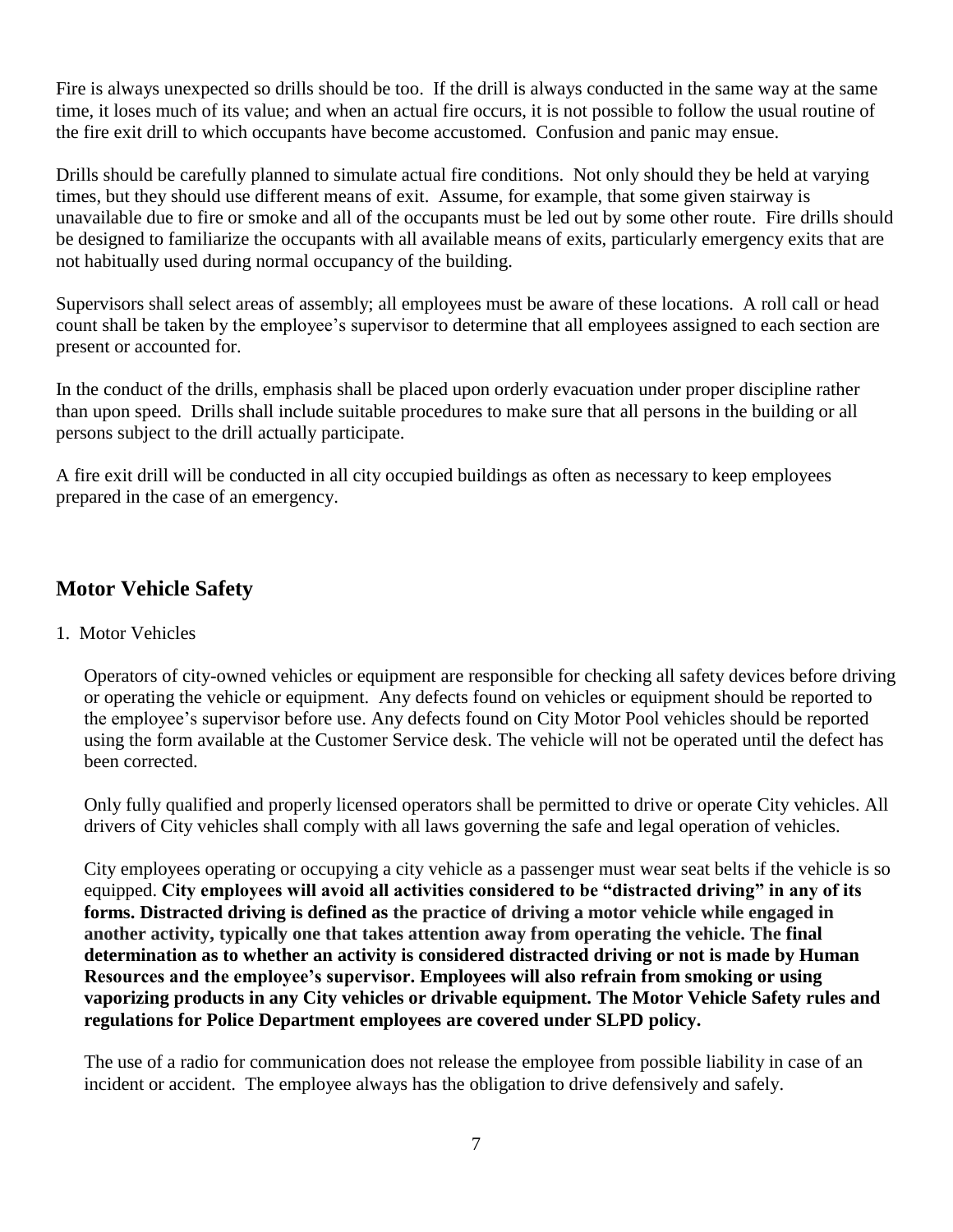Vehicles used for transportation of employees must have capabilities that will ensure safe seating and seat belts for all passengers. The vehicle driver shall be responsible for assuring that no passengers travel in the bed of a City truck before moving the vehicle.

Trucks transporting materials shall not be loaded to a height of greater than 13 feet, 6 inches, from the ground surface. No vehicle or load shall be of a width greater than ninety-six inches unless special provisions are required, then proper authorization must be obtained. All materials shall be tightly secured to prevent movement in transport. All cargo that extends four feet beyond the end of the bed shall be clearly marked with a red cloth not less than sixteen inches square; at night red lights or reflectors shall be used as required.

Speed limits on public roads and highways will be strictly observed by all drivers of City vehicles.

Vehicle speed in parking lots, maintenance yards, or in close proximity to persons or equipment shall be reasonable and prudent for the environment. Lower speed limits may be imposed for selected areas. Always use common sense when driving in congested areas such as those mentioned.

Defensive Driving: Defensive driving represents an approach to driving that can lessen your chances of being involved in a motor vehicle accident. Defensive driving is driving so as to prevent accidents in spite of the actions of others or in the presence of adverse driving conditions. Employees authorized to drive City vehicles and operate City equipment are expected to drive defensively and safely in all situations.

Winter Driving: Driving in the winter means snow, sleet, and ice and that can lead to slower traffic, hazardous road conditions, hot tempers and unforeseen dangers. To avoid such problems, it is best to allow extra time when traveling and include some basic necessities in your trunk: blankets, snow shovel, water, snacks, and flashlight. It is important to pay attention to forecasts on radio, TV, the internet, or forecasts in the daily papers. Basic winter driving safety includes the following rules: don't drive unless absolutely necessary, slow way down, greatly increase your following distances, look left-right-left when starting up at intersections and if you're not sure if there is ice on the road assume and drive like there is.

Standard Accident Prevention Formula: See the hazard. Think about what is going to happen or what might happen as far ahead of encountering the situation as possible. Never assume everything will be "all right".

2. Distracted Driving Policy

The purpose of this policy is to increase employee safety and eliminate unnecessary risks behind the wheel. The City of Show Low is committed to stopping distracted driving and has created the following rules:

City employees may not use a hand-held phone while operating a City owned vehicle – whether the vehicle is in motion or stopped at a traffic light. This includes answering or making phone calls, engaging in phone conversations and reading or responding to emails, instant messages, tweets, or text messages.

This policy applies to all City employees when **any** of the following conditions apply:

- $\Box$  Operating a City vehicle
- $\Box$  Operating a personal vehicle on City business
- $\Box$  Driving on City property on City business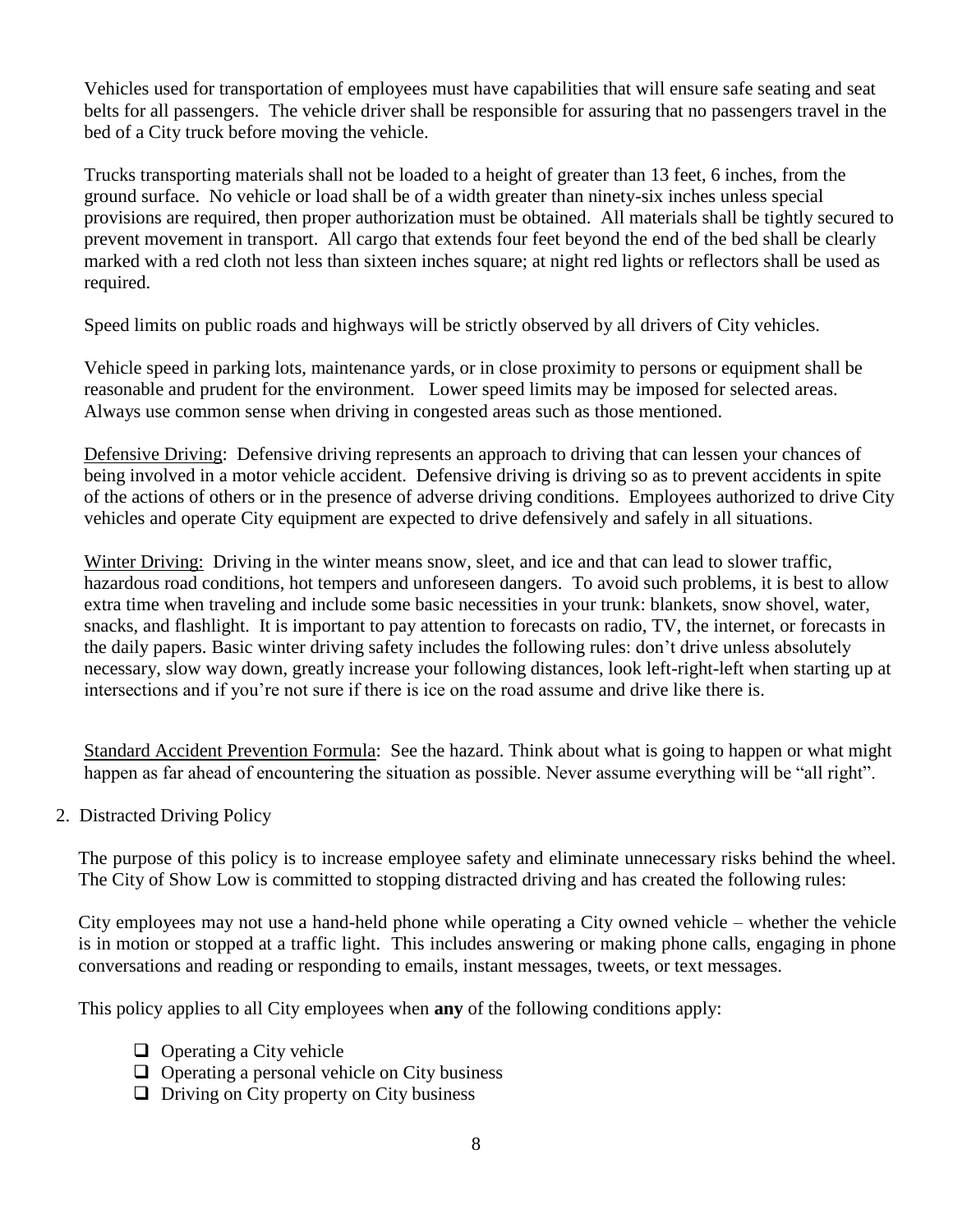If city employees need to use their phones, they must pull over safely to the side of the road or another safe location.

Exemptions:

- $\Box$  Public Safety employees may use electronic devices while driving and then only in the course and scope of duty. This does not provide release of liability for their driving behavior
- $\Box$  Cell phone use while operating a City motor vehicle is allowed in the event of an emergency
- $\Box$  Public Works operations radio use

Any violations of this policy may result in revocation of these privileges, disciplinary actions, or termination of employment (pursuant to the Show Low Personnel Rules and Regulations), and possible other legal consequences. A singular incident may be grounds for disciplinary action, up to and including dismissal.

#### **GOOD DRIVING = A GOOD PUBLIC IMAGE**

#### **Vehicle Accident Reporting Procedures**

**Regardless of severity, all city vehicle accidents must be reported, whether on private property or public property. Vehicle accidents with injuries or property damage must be reported immediately to 911**. All accidents must be reported to the employee's supervisor, Human Resources or the Safety/Loss Control Coordinator. If there are injuries involved, they must be attended to first. Render first aid if you are trained to do so and the treatment of the injury is within your scope of training. Request an ambulance if needed. Unless necessary to prevent further accident or injury, **do not move vehicles until directed to do so by law enforcement.** If available, place warning triangles and/or traffic cones to protect the scene. Use the accident reporting packet provided in the vehicle glove box or other storage place in the equipment/vehicle. The Certificate of Insurance (COI) should also be located in the same area as the accident reporting packet.

Make no comment or statement regarding the accident, or any injury or damage, except to law enforcement personnel, your supervisor, or an identified representative of the City of Show Low.

Any vehicle accident must be reported immediately as follows:

- Notify the Police Department by radio (if available) or by phone. If on a state highway or out of town, call 911 so that the highway patrol or local police are be notified. Indicate if there are injuries and if an ambulance is necessary.

You or the Police Officer must obtain the following information from the driver(s), passenger(s), and witnesses:

- Name(s), addresses and phone numbers
- Driver license numbers (from drivers)
- Vehicle license numbers (if applicable)
- Insurance carrier

If you happen to hit an unoccupied vehicle, and the owner cannot be located, leave a note on the damaged vehicle stating that your vehicle is owned by the City of Show Low, your name, city address and city phone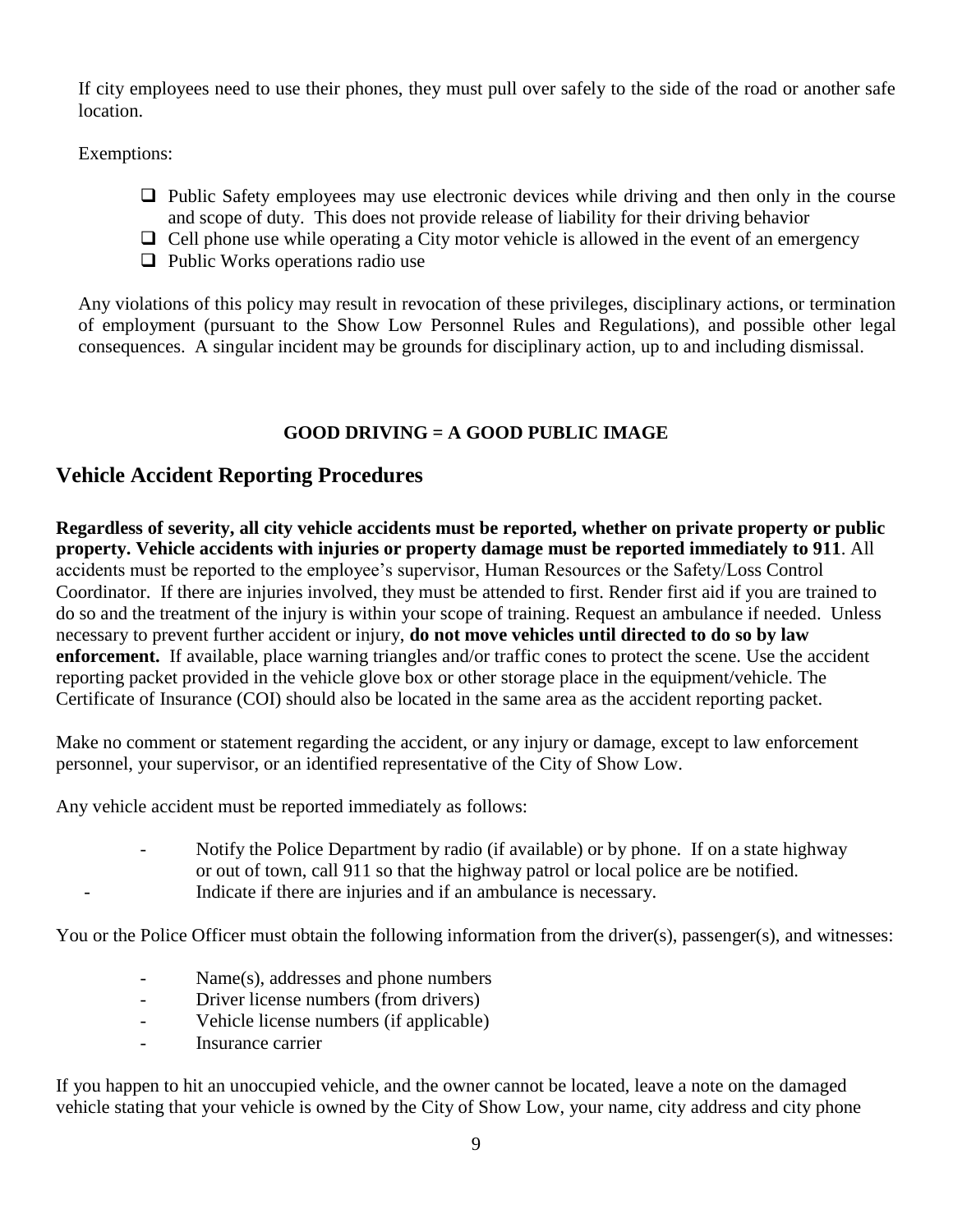number. Do not leave the scene until law enforcement arrives to make a report on the incident. Report to your supervisor as soon as possible, giving the location, make, model, type and color of vehicle, extent of damage, and the license number of the vehicle struck.

All forms, along with a copy of the police report or case number, must be forwarded to Human Resources as soon as possible after the accident.

#### **General Safety Rules**

#### A. Personal Conduct

All employees will conduct themselves in a manner that assures maximum safety to all persons affected by their actions.

Do not distract others who are working. When approaching a machine or forklift operator for any purpose, do so from the front or side in a way that they will see you coming and will not be shocked or surprised.

At no time will employees engage in practical jokes, scuffling, horseplay, or misuse of City equipment.

Exercise caution at all times, excessive haste is the cause of many accidents. Walk, do not run.

The use of intoxicating substances during working hours is prohibited. Also, being under the influence of any drug or alcohol, which impairs an employee from performing their assigned duties, is prohibited. Violation(s) of this policy may be sufficient cause for termination of employment. **The Personal Conduct rules and regulations for Police Department employees are covered under SLPD policy.**

Employees shall strictly observe any designated "No Smoking" areas on City property. A posted "No Smoking" sign means no vaporizing substances too. Smoking and vaporizing substances are also prohibited in City vehicles and operable equipment.

Any source of ignition, including smoking, is prohibited in any area where a match, flame, spark, or careless disposal of lighted material constitutes a fire hazard.

Do not operate any equipment or machinery that you have not been trained on.

Personal work clothing must be suitable for the specific job and clothing should offer the employee maximum protection from accidental injury. Loose clothing, jewelry, or hanging objects shall not be worn while working around moving equipment. Work areas shall be kept clean.

B. Personal Protective Equipment

Prescribed personal protective equipment (PPE) should be used at all times in work areas as dictated by safety procedures.

Approved hard hats shall be furnished to employees and worn when the employee is exposed to hazards from falling objects.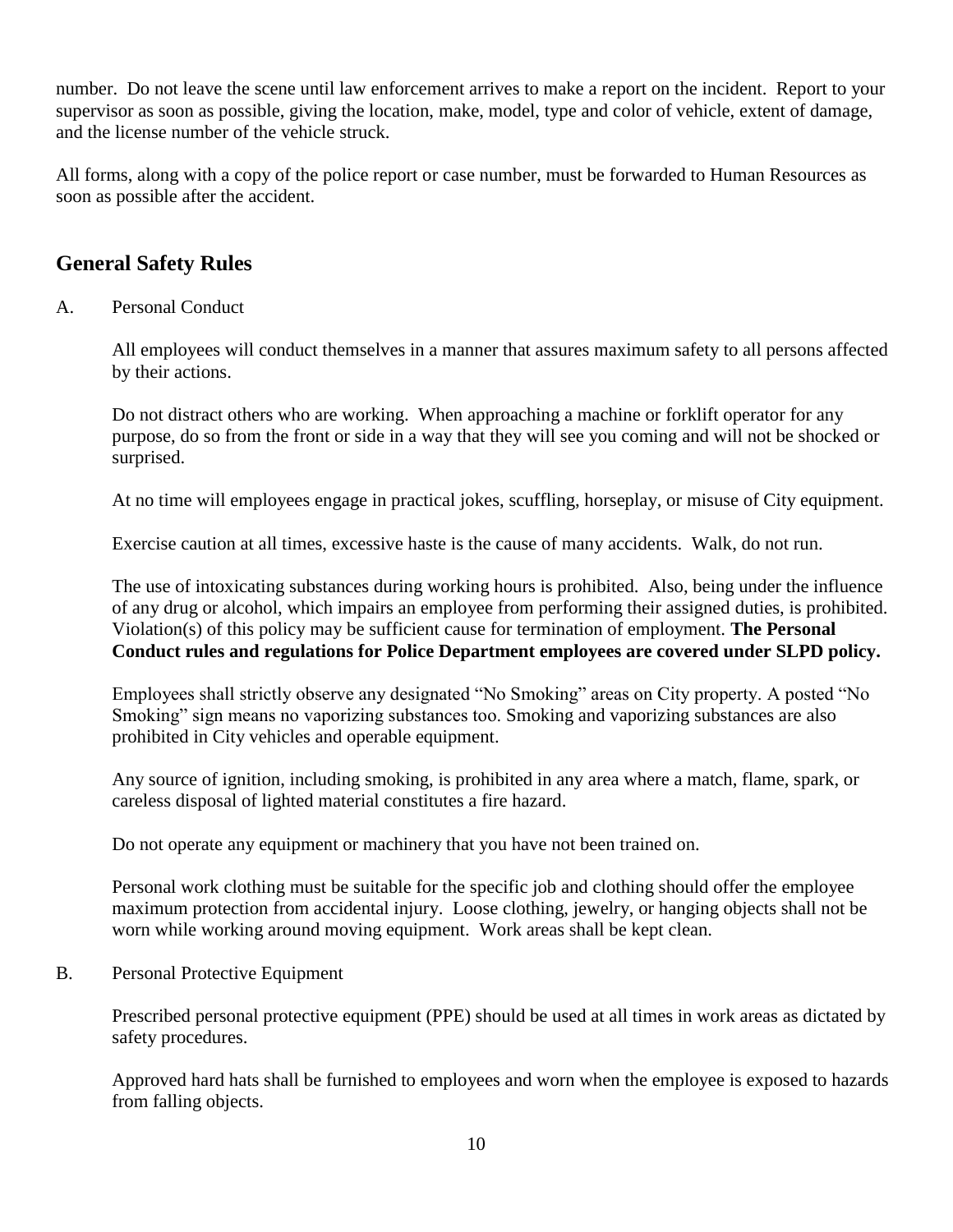Operate all machinery with guards in place. Tampering with safety devices is cause for immediate disciplinary action, up to and including termination.

Approved safety shoes shall be worn in those departments, shops or by crews requiring safety approved footwear.

Goggles, face shields, and other suitable protection devices shall be worn when employees are exposed to possible flying particles or possible splashing from chemicals.

Use appropriate gloves when handling materials with sharp or jagged edges, which might result in lacerations. Protective gloves should also be used to prevent exposure when handling chemicals.

Approved respiratory masks shall be used when employees are exposed to concentrations of dust, fumes, vapors, or gases. Respiratory equipment is provided for certified employees per the City's Respiratory Protection Policy.

PPE shall be kept clean and free from damage. Frequent inspections shall be performed to assure PPE is functional and not outdated. Damaged or defective PPE or clothing shall not be used and shall be replaced or repaired prior to use.

Always consult the Safety Data Sheet (SDS) of the materials with which you are working, instruction is given there on the extent of PPE required when working with a particular substance. The SDS may require PPE which is beyond the minimum required.

C. Handling of Materials

All employees are responsible to know and practice proper lifting techniques:

- 1. Get close to the object--work within your Power Zone.
- 2. Position your feet shoulder width apart, one slightly ahead of the other.
- 3. Bend at the knees--keep the natural curve of your back.
- 4. Test the object for weight and shifting contents.
- 5. Get a firm grip and grasp opposite corners.
- 6. Lift with a smooth steady motion--don't jerk.
- 7. Move your feet. Step or pivot--don't twist.

8. Use equipment or get help when needed to assist in the lift or lower.

Before an object is lifted, it shall be inspected for grease or slippery substances to ensure that the object will not slip from a grip.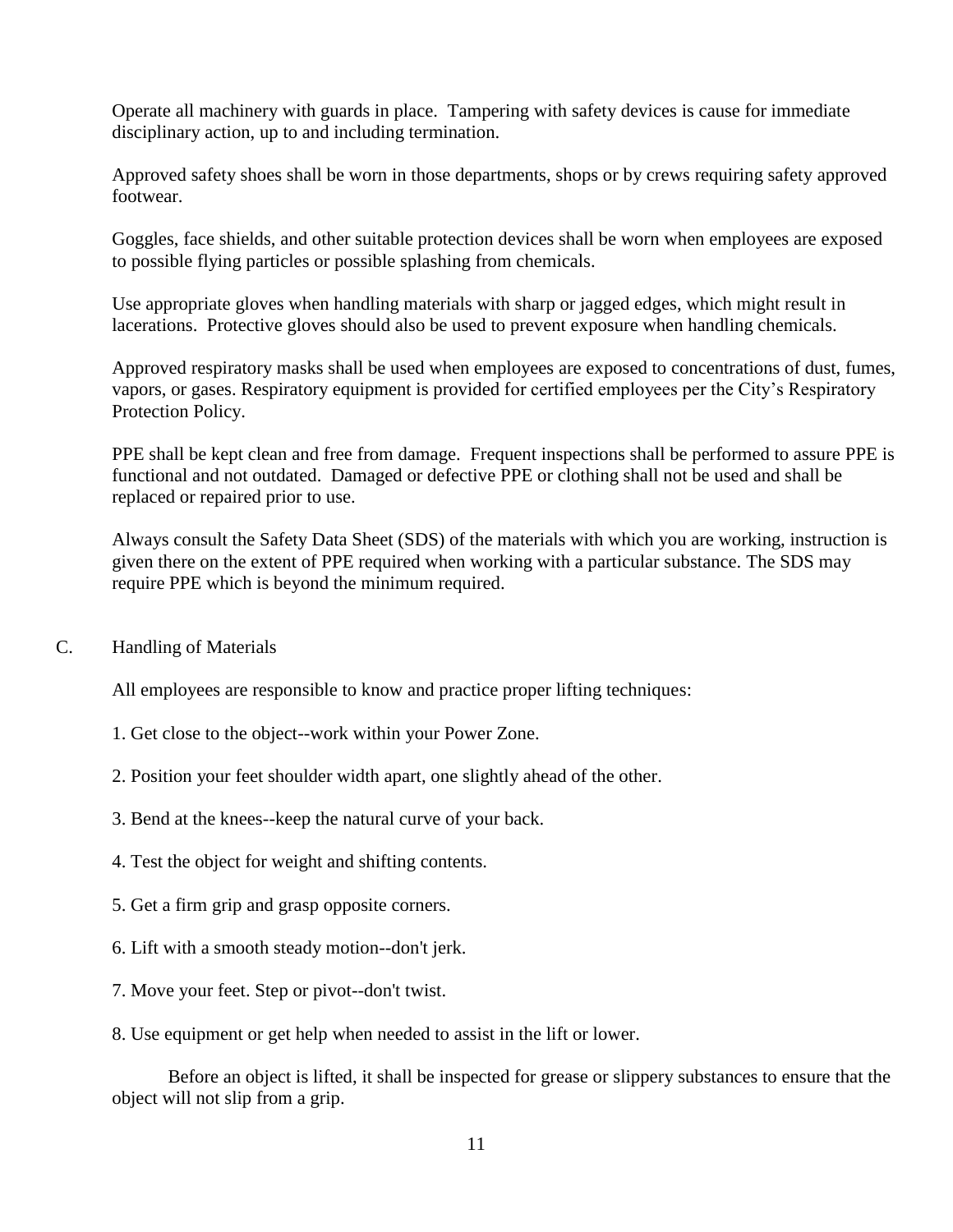Long objects shall not be carried without assuring that the way is clear and vision is unobstructed to ensure that other persons or objects will not be struck by the load.

Do not leave any liquid, materials or tools on the floor that may cause slips, trips or falls.

#### **Emergency Telephone Numbers**

- B. Emergency Medical Service 9-1-1
- C. Ambulance Service 9-1-1
- D. Police Department 9-1-1

Emergencies usually require response from the Police Department, Fire District or Emergency Medical Services. Call 911 immediately to access these emergency services.

## **Accident Investigation and Reporting**

Once an accident occurs, call 911 immediately, administer first aid and or provide medical attention if you are qualified and medical attention is needed. Assure the protection of other employees and equipment and:

- Stay with injured persons until emergency medical services arrive.
- Take photos of the scene.
- Equipment involved in the accident should be examined.
- In the event of a fatality, or serious injuries also contact the City Manager, City Attorney, Human Resources and Safety/Loss Control Coordinator as soon as possible.

It is the responsibility of all employees to immediately report all accidents to the Human Resources Department via telephone or by using the City Incident Report or any other required document. Any workplace injuries must be immediately reported to the employee's supervisor and then to TriageNow, our triage service, at 844-282-7823. TriageNow will complete the Employer's Report of Industrial Injury form 101 and will send it to Human Resources.

All accidents involving employees and/or damage to City property require an "Incident Report" to be completed as well and sent to Human Resources. Incident Reports are found on the shared "T" drive or with the employee's supervisor. All forms should be completed in as detailed a manner as possible to provide the investigator pertinent information. The Safety/Loss Control Coordinator will lead the investigation of such events. The initial written responsibility for reporting the incident/accident lies with the area supervisor. The Safety/Loss Control Coordinator will contact the City's insurance carrier once the documentation has been received.

After any accident occurs, the supervisor, manager, and Safety/Loss Control Coordinator will investigate the event. The purpose of the investigation is to provide information for determining the cause of the accident and what can be done to prevent a similar one from recurring.

During any investigation, remember that the objective is FACT FINDING, NOT FAULT FINDING!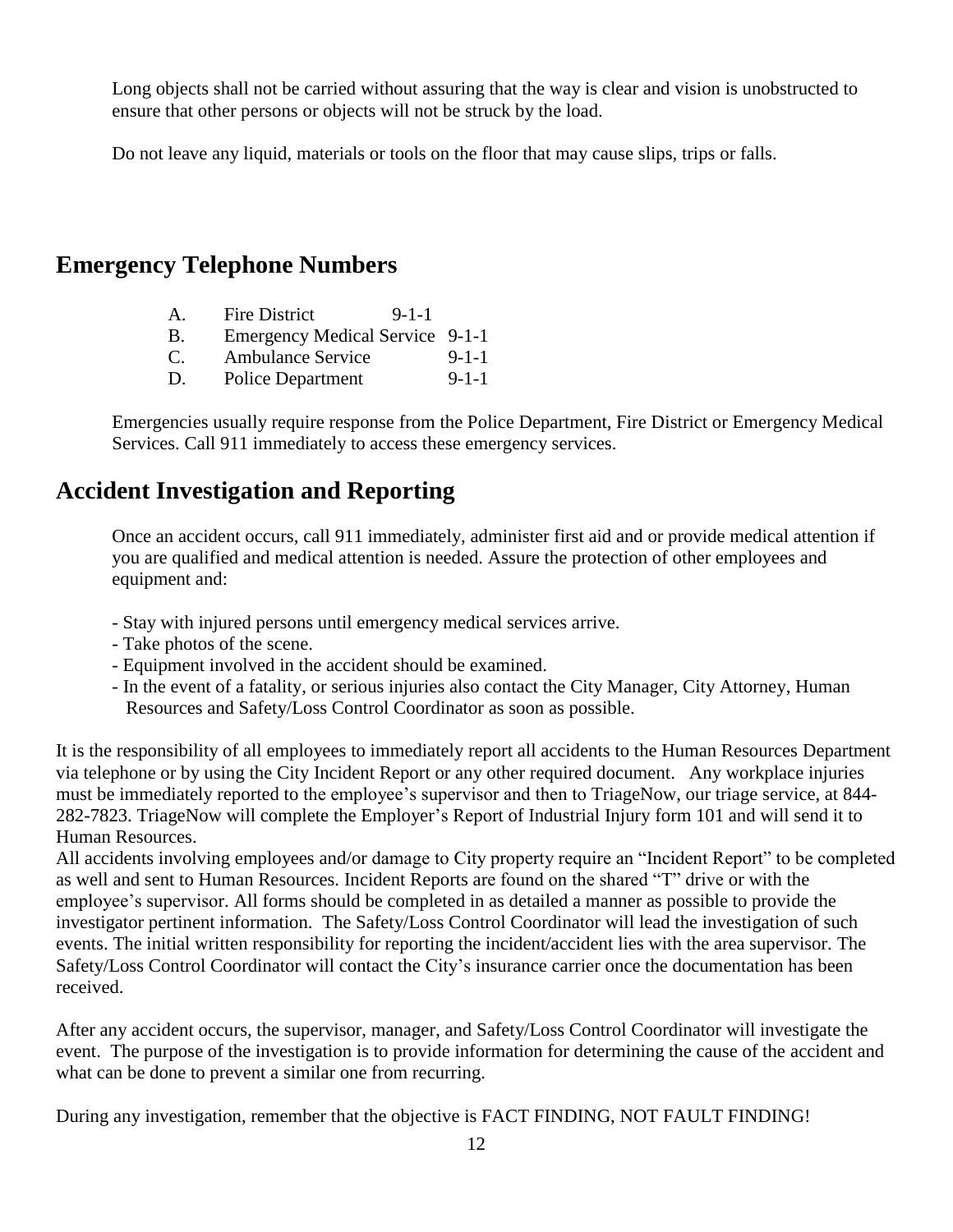In any investigation, the following information should be gathered:

- $\Box$  What was the injured person doing at the time of the injury/accident?
- $\Box$  What tools or equipment were involved?
- $\Box$  Where did the accident occur (location, area, or job site)?
- $\Box$  What was happening around the work area (external influences)?
- $\Box$  Did the injured person know what the hazard was?
- $\Box$  Was the injured person trained to do the job?
- $\Box$  What contributed to the accident, i.e. another work group, defective tools, etc.
- $\Box$  Was more than one person involved? If so, who and how.
- $\Box$  Were there any witnesses. If so, who are they and what did they see?
- $\Box$  Was the accident preventable in your opinion?

Based on answers received during the investigation, recommendations will be made to prevent recurrence. Recommendations must be action oriented. "Being more careful" does not qualify as a correction of a hazard. In order to perform a useful investigation, the investigator will have to interview any witnesses. The investigating person will attempt to recreate the entire incident. The investigator needs to identify what was going on before and during the accident in order to prevent it from recurring.

The following guidelines will help the investigator conduct an investigation:

- $\Box$  Complete the investigation as soon after the incident as possible.
- $\Box$  Photograph the area, tools, equipment and processes.
- $\Box$  Interview all persons involved in the incident.
- $\Box$  Put each person at ease; make them as comfortable as possible.
- $\Box$  Don't place blame, get the facts.
- $\Box$  Interview separately so employees don't influence each other
- $\Box$  Ask open ended questions, rather than "yes-no" questions.
- $\Box$  Let the witnesses know what is being done to help the injured worker.
- □ Do not accept, deny, or promise anything...this is fact finding only.

After asking the injured employee and witnesses to describe what happened in regards to the particular accident, review the following questions to be sure everything has been covered. Ask additional questions of the employee and witnesses if the information is not already obtained. Repeat questions if you need to qualify any of the answers you have already been given. If the answers to these questions indicate an apparent lack of safety preparedness, follow-up on those points to ensure accuracy of the answers.

Accident investigations are designed to get to the root cause of the accident, not to place blame. Facts are facts...information must flow freely to protect each and every employee from similar accidents.

- $\Box$  Were there adequate procedures for the employee to follow?
- □ Are procedures enforced?
- $\Box$  If there are adequate procedures, was training received/given?
- $\Box$  Did peer pressure have anything to do with the unsafe activity?
- $\Box$  Was a hazard involved in the accident?
- $\Box$  If so, had the hazard been previously identified?
- □ What had been done to correct the hazard?
- $\Box$  Had there been any other similar accidents or close calls?
- $\Box$  Was housekeeping in the area around the accident a problem?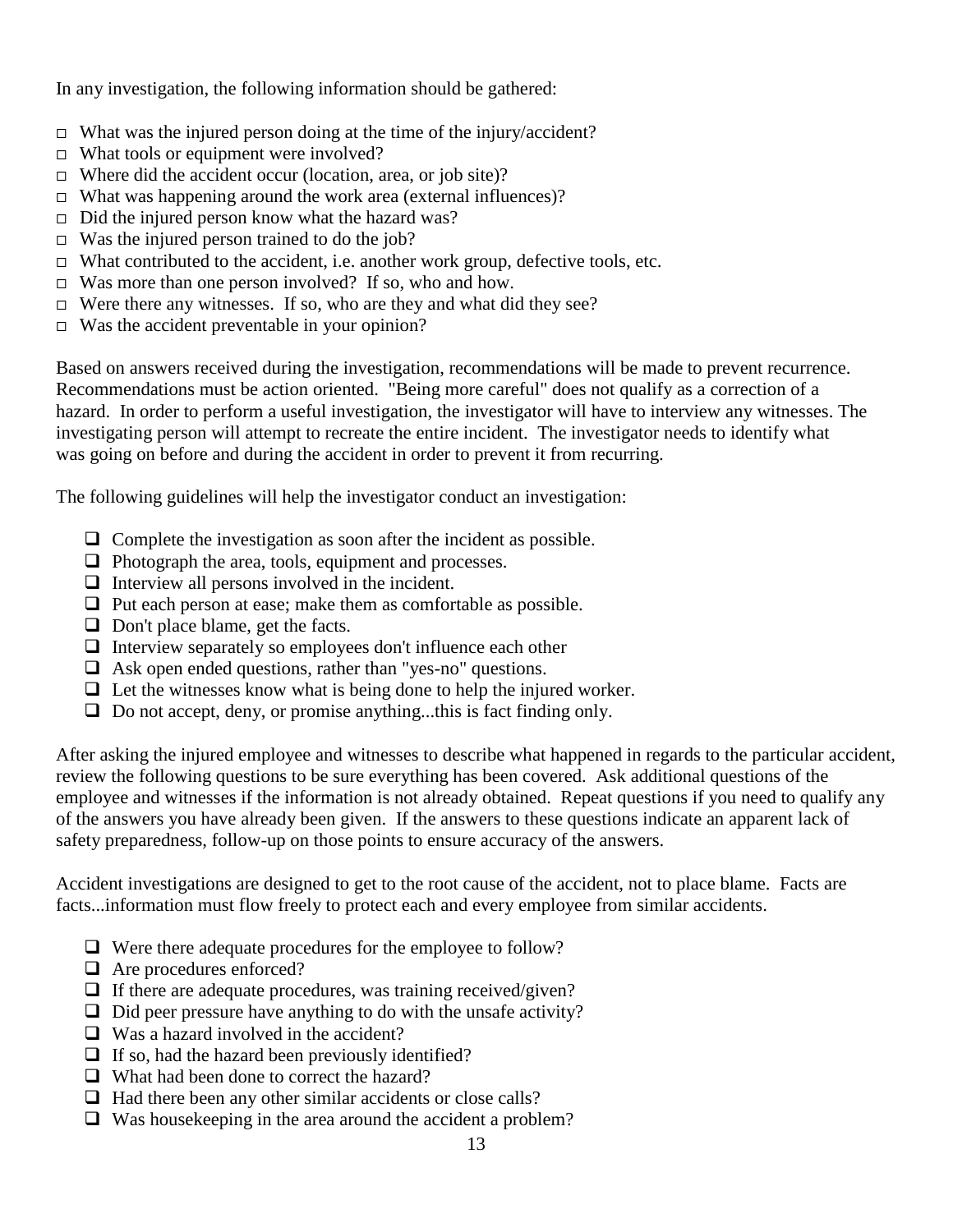- $\Box$  Were there any unusual circumstances at the time of the accident (weather, etc.)
- $\Box$  Was proper equipment available for the job?
- $\Box$  If so, was the equipment used properly?
- $\Box$  Was training given/received on the equipment?
- $\Box$  Was personal protective equipment used properly?
- $\Box$  Had management and supervisors emphasized the expectations for safe work?

## **After the Accident:**

The Safety/Loss Control Coordinator is responsible for completing and maintaining any Worker's Compensation forms and records and accident-related required OSHA forms. The Safety/Loss Control Coordinator and Human Resources will implement the following programs as they apply: FMLA, Short Term Disability, Long Term Disability, Worker Compensation Claims and the City's Drug Free Workplace Program.

On request from employees and former employees, the City will provide copies of current and past OSHA Form 300A summary pages only, by the end of the next business day. On request from an employee's representative the summary page will be provided within seven calendar days. The detail report is a confidential portion and cannot be shared. One copy will be provided at no charge, additional copies are charged per page.

The City does not discriminate against employees for:

Reporting a work related fatality, injury or illness; Filing a safety and health complaint; Asking for access to occupational injury and illness records; Exercising any rights afforded by the Occupational Safety and Health Act. The City of Show Low is an EOE/ADA employer.

## **Temporary Alternate Work**

The City of Show Low is committed to providing and promoting a safe and healthy workplace for its employees. The prevention of injuries and accidents is our main concern. In the event that an employee is injured at work it is to his/her benefit that they participate in the Temporary Alternate Work program. Information on this program is found on the shared "T" drive under the Safety folder.

## **Emergency Response Plan**

Proper emergency planning and response are important elements of the City's safety program to help minimize exposure and injury to employees and citizens. Recognizing an emergency situation before it becomes fullblown is important. In the event of an emergency that requires notification to go out to the entire City, or parts of it, the following resources will be utilized:

- 1. The City Manager, or person(s) acting in his/her stead, will be the decision making authority;
- 2. The local 911 system provides notification to Fire, Police and Emergency Medical Services;
- 3. Navajo County will activate their emergency notification system;
- 4. Show Low TV will broadcast emergency information;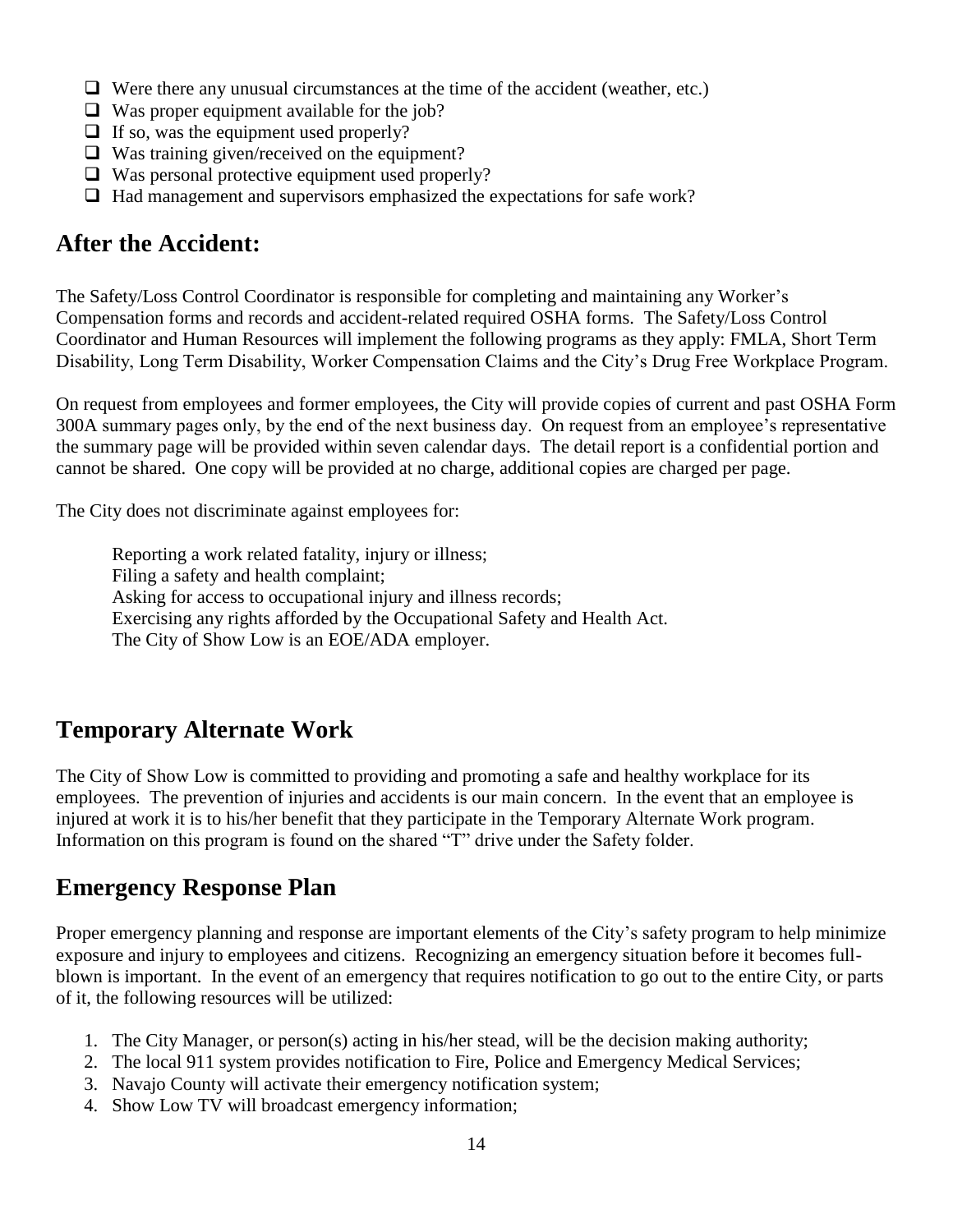- 5. Local Radio stations will broadcast emergency information;
- 6. The local transit system should also be notified.

Because each emergency situation is unique and requires specific attention, all situations cannot be mentioned in this document. We will rely on the information received from the contacts for emergency notification information prior to making decisions; these contacts are the Show Low Police Department Public Information Officer and the City of Show Low City Clerk. Both departments will act as the points of contact between the City and public authorities. The Police Department maintains the list of necessary emergency contact phone numbers. The Police Department also coordinates the Local Emergency Planning Committee (LEPC), which meets regularly to discuss possible response situations and holds regular drills to test our emergency readiness.

The Police and Public Works Departments will respond to certain emergency situations appropriate to their work assignments. The responding department's employees are adequately trained, properly equipped, are capable of responding in a safe manner and are managed competently.

For emergency hazardous substance or chemical spills the Timber Mesa Fire District must be notified and will initiate clean-up and incident notification. The Fire District maintains the necessary protective equipment for clean-up of these spills. The most likely locations for spills would be on one of the two major highways running through the community. If decontamination is required, the Fire District has established procedures that they will employ.

All areas of possible danger need to be controlled during emergencies by prohibiting unauthorized personnel from entering. Trained employees will control entry and exit in the area; all other employees will be evacuated. The Police Department and Navajo County Sheriff's Department have established evacuation routes and procedures for the City. A formalized critique of all emergency responses is performed by the Police and/or Fire Departments/Districts once the situation has been dealt with completely.

Each City building is required to have an Emergency Action Plan (EAP) which will include: emergency contact numbers; emergency evacuation routes for the building, the location of fire extinguishers, exits, first aid kits, AEDs and locations for employees to meet in case of an evacuation. Also included are procedures for accounting for employees, and a method of tracking fire drills and the results of fire drill training. Copies of these plans are maintained in each building, they are updated as necessary and the updates are communicated to each employee as soon as practicable.

Fire/evacuation drills must be performed at each City facility and participation is mandatory. Each drill must be documented with the date, time and the outcome. It is the duty of each employee to understand and be familiar with the Emergency Action Plan for the facility they work in.

## **Hazard Communication Plan (Haz-Com)**

The City's Hazard Communication Plan was created to provide complete compliance with all regulations and policies laid down by ADOSH/OSHA in regards to the Hazard Communication Standard, (CFR 29 Part 1910.1200).). Another purpose of the plan is to work as an organizational tool to aid in the establishment and maintenance of a healthier, safer working environment. This Haz-Com Plan is found on the shared "T" drive under the Safety folder.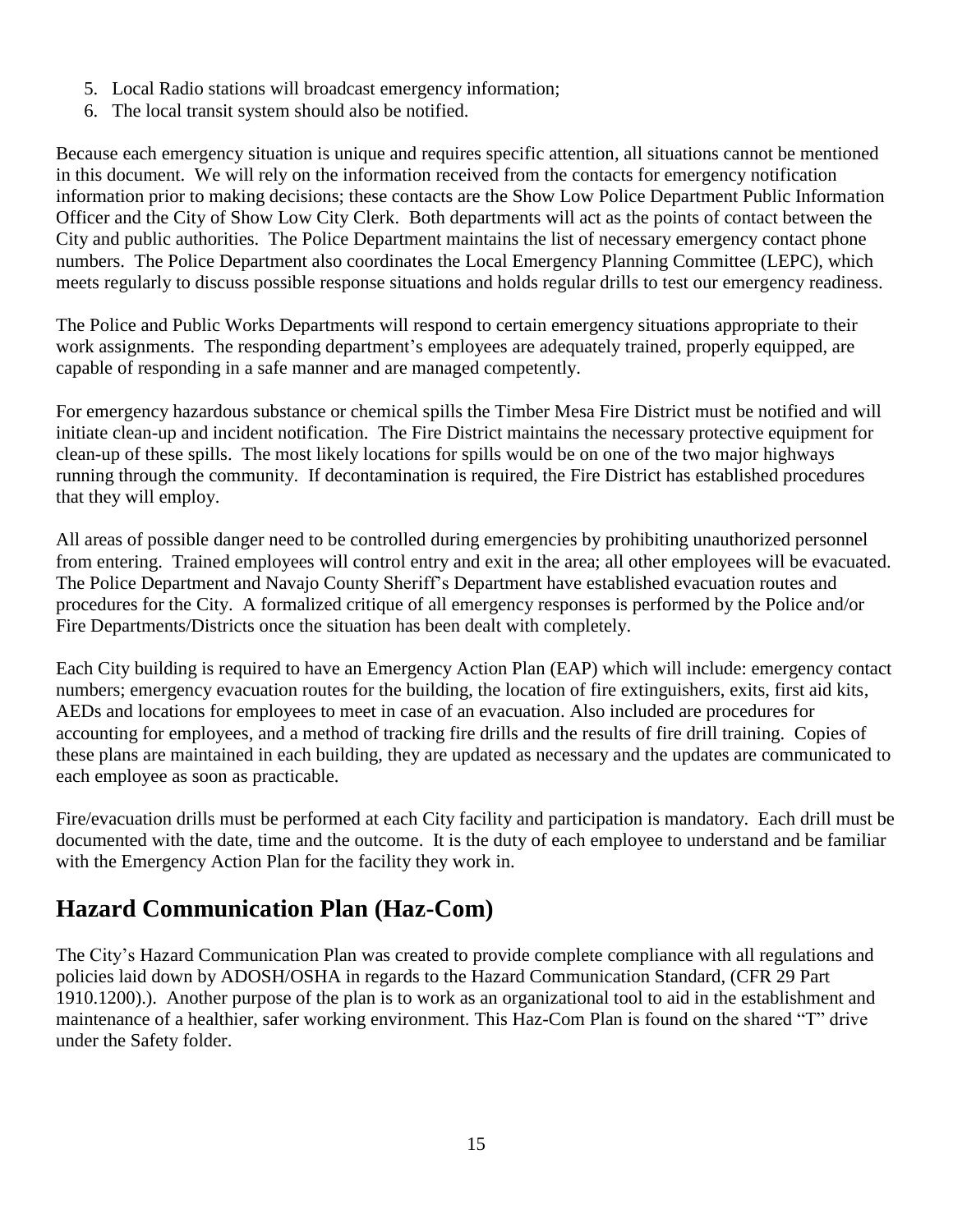## **Exposure Control Plan (Blood Borne Pathogens)**

The City of Show Low is committed to providing a safe and healthful work environment for our entire staff. In pursuit of this endeavor, the Exposure Control Plan (ECP) is provided to eliminate or minimize occupational exposure to blood borne pathogens in accordance with OSHA standard 29 CFR 1910.1030, "Occupational Exposure to Blood Borne Pathogens." The Exposure Plan is found on the shared "T" drive under the Safety folder.

## **Drug Free Workplace**

The City of Show Low Drug Free Workplace Policy is included in the Personnel Rules and Regulations Manual, which is given to each employee when they begin work for the City. New employees are asked to read the manual in its entirety and to confirm their understanding and receipt of the manual in writing.

## **Risk Assessment Team (Safety Inspections)**

Safety inspections consist of the searching for, finding and correcting unsafe work conditions and practices before they result in accidents. These inspections are the responsibility of every supervisor and take place at all levels of the organization. These inspections are mandatory and are regularly performed by the Safety/Loss Control Coordinator and the respective department supervisor. Working as a team during these inspections the Safety/Loss Control Coordinator and department supervisor are considered the Risk Assessment Team (RAT). Experienced operating personnel are the most qualified to conduct such inspections. Experts will be consulted for various other inspections, such as fire hazards, electrical inspections, etc.

All City facilities are to be inspected by the Safety/Loss Control Coordinator and the respective supervisor. These inspections are intended to look for design, operational and structural defects that may create a hazard. These inspections are to be documented with the date and name of person conducting inspection. Hazards identified as a result of these inspections will be reviewed with the Safety Committee. The Safety Committee will work on action plans to help mitigate any discovered risks.

## **OSHA Inspections**

The topics covered in this manual will help us prepare for an inspection from an OSHA or ADOSH representative. Typically OSHA inspectors arrive after a serious accident; however they do make unscheduled visits to worksites. In the event that an OSHA inspector comes to a City facility, please take the following steps:

- 1. Upon arrival ask the inspector to see their credentials, and then attempt to find a Department Director, Manager or the Safety/Loss Control Coordinator. It is best if there are two representatives from the department being inspected along with the Safety/Loss Control Coordinator. We have one hour for this group to come together with the OSHA Inspector. It's important that you understand the importance of an OSHA inspection and know whom to contact if one takes place. The City representatives will stay with the inspector from start to finish.
- 2. An opening conference will ensue in which the inspector will provide the City representatives with a copy of the complaint or reason for the inspection.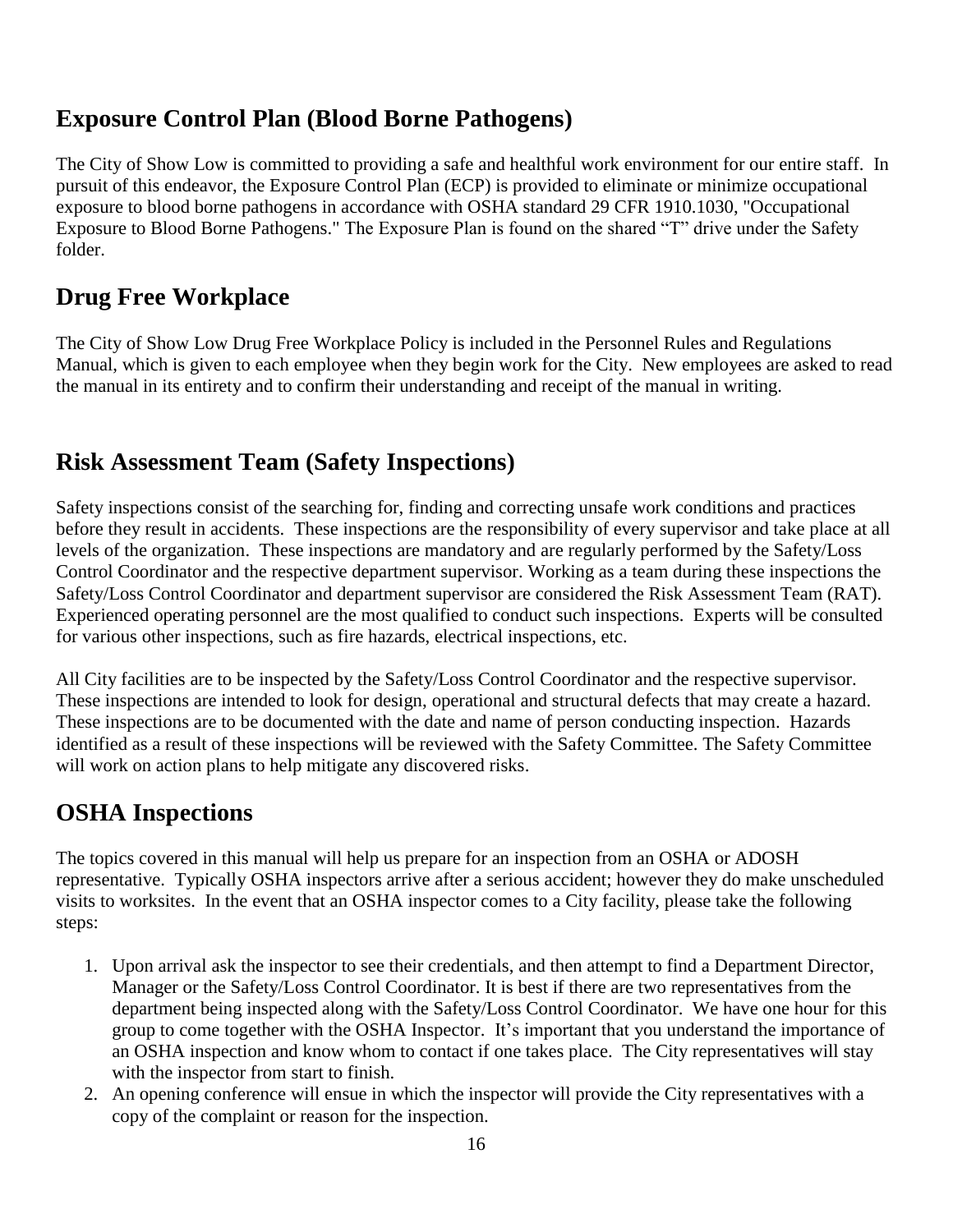- 3. City representatives will provide the inspector with the most recent copy of the City Health and Safety Manual.
- 4. The inspector will be escorted to the facility to be inspected. The City representatives will bring a digital camera, pencil and paper for taking notes, and if possible a tape recorder to record the exact conversation with the inspector. City representatives will take pictures of each item that the inspector takes pictures of. The use of the camera and tape recorder are within the City's rights.
- 5. A closing conference will be held in which the City will ask the inspector about any possible violations he/she found, the City may ask for clarification at this time. If the inspector asks for more information or says he/she needs to return at some other time, the City will ask "WHY". An inspection may last two or three days depending on the violation or complaint and the inspecting parties need to be escorted by the same group at all times.
- 6. If we have a serious accident in which employees are injured, or a fatality has occurred, contact the City Manager, City Attorney, Department Director, Police Chief, Human Resource Manager and the Safety/Loss Control Coordinator. In the case of a serious accident, criminal charges could be filed so the chain of command needs to be notified as soon as possible so a proper investigation can be done.

## **Disciplinary Action**

#### **Employees who fail to comply with safety rules will be subject to immediate disciplinary action up to and including termination**.

Safety rules must be strictly adhered to and if they are not, discipline will be given out. The discipline will depend upon facts and circumstances of each case. Each case will be considered in light of a variety of factors, including but not limited to:

- 1. What was the seriousness of the incident and the circumstances?
- 2. Was the accident reported immediately? When was accident reported?
- 3. What, if any, safety rules were violated in this accident?
- 4. What is the nature of previous incidents involving the employee?
- 5. What is the general practice of the City as it relates to the incident?

#### **Supervisors will be subject to immediate disciplinary action up to and including termination for the following reasons:**

- 1. Repeated safety rule violation by their department employees
- 2. Failure to use the disciplinary procedures that are in place
- 3. Failure to provide adequate training prior to job assignment
- 4. Failure to report accidents immediately
- 5. Failure to send employee for medical attention
- 6. Failure to control unsafe conditions or work practices
- 7. Failure to maintain good housekeeping standards and cleanliness in their departments

Employees and supervisors who fail to comply with safety rules will be subject to disciplinary action up to and including termination. Supervisors will follow the normal disciplinary procedures as stated in the City's Personnel Rules and Regulations. (Police Department employees are covered under their own regulations in this matter),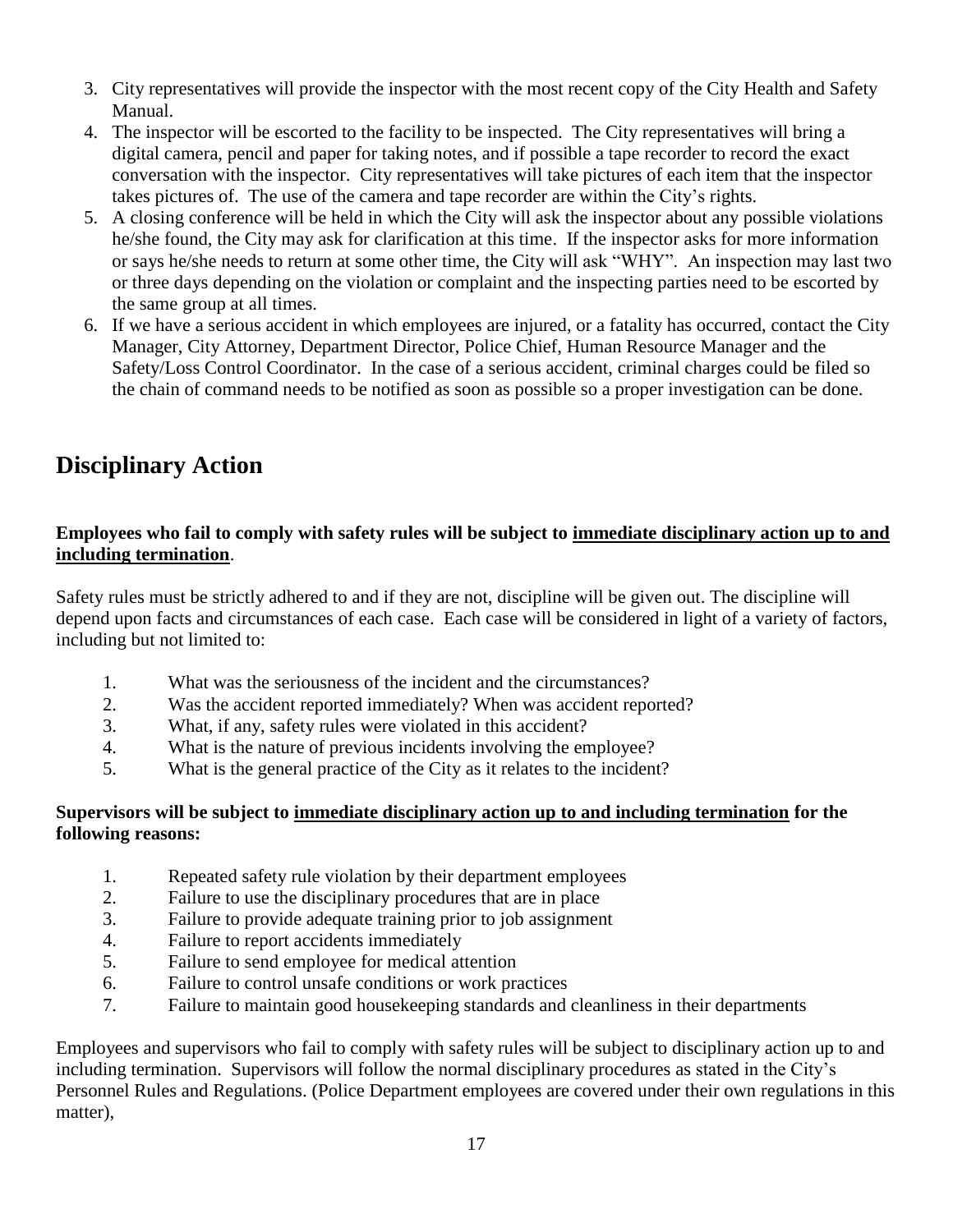## **Forms:**

## NEW EMPLOYEE SAFETY INDOCTRINATION CHECK LIST

Date Checklist Completed \_\_\_\_\_\_\_\_\_\_\_

The purpose of this form is to document the employee's initial safety training in accordance with the City's Health and Safety Manual. Supervisors must review all safety issues related to the job thoroughly to enhance the new employee's knowledge of possible hazards. The City's goal of zero accidents and zero lost time injuries begins with this training. **This report is to be completed by the supervisor and the new (or transferred) employee within 5 days after employment or transfer and must be returned to the Human Resources Department.**

Employee Name (Please print)

| <b>First Middle Last</b>                  |                                                            |  |
|-------------------------------------------|------------------------------------------------------------|--|
|                                           | Position __________________________                        |  |
|                                           | Probationary period from ______________ to _______________ |  |
| Summarize employee's past work experience |                                                            |  |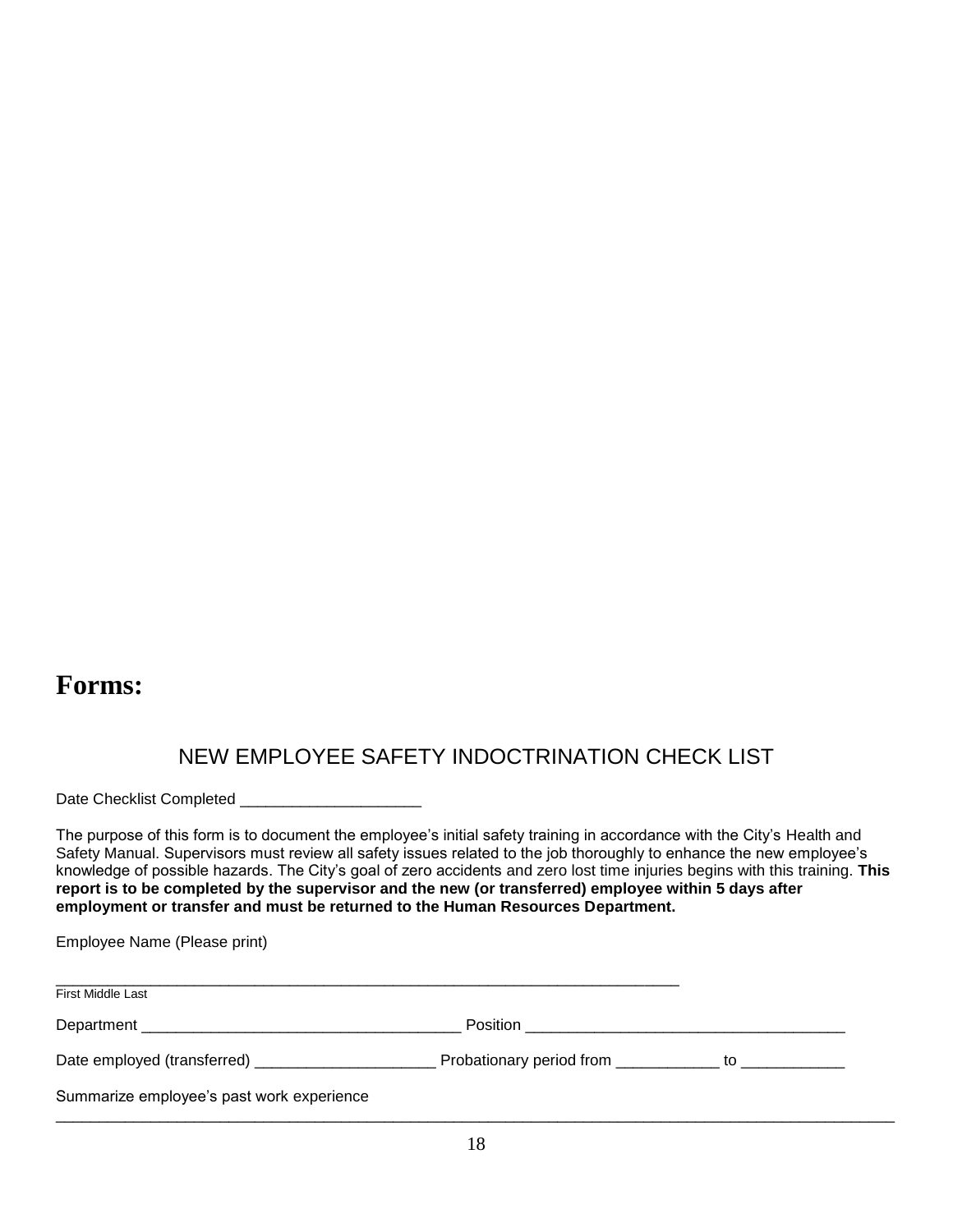The supervisor and the new employee are to review the following safety concerns, make notes and discuss those that apply:

 $\Box$ \_\_\_\_\_\_\_\_\_\_\_\_\_\_\_\_\_\_\_\_\_\_\_\_\_\_\_\_\_\_\_\_\_\_\_\_\_\_\_\_\_\_\_\_\_\_\_\_\_\_\_\_\_\_\_\_\_\_\_\_\_\_\_\_\_\_\_\_\_\_\_\_\_\_\_\_\_\_\_\_\_\_\_\_\_\_\_\_\_\_\_\_\_\_\_\_\_

#### **(Note discussion where appropriate)**

1. City safety policies and programs (Employee has received a copy and will read the City Health and Safety Manual.)

\_\_\_\_\_\_\_\_\_\_\_\_\_\_\_\_\_\_\_\_\_\_\_\_\_\_\_\_\_\_\_\_\_\_\_\_\_\_\_\_\_\_\_\_\_\_\_\_\_\_\_\_\_\_\_\_\_\_\_\_\_\_\_\_\_\_\_\_\_\_\_\_\_\_\_\_\_\_\_\_\_\_\_\_\_\_\_\_\_\_\_

\_\_\_\_\_\_\_\_\_\_\_\_\_\_\_\_\_\_\_\_\_\_\_\_\_\_\_\_\_\_\_\_\_\_\_\_\_\_\_\_\_\_\_\_\_\_\_\_\_\_\_\_\_\_\_\_\_\_\_\_\_\_\_\_\_\_\_\_\_\_\_\_\_\_\_\_\_\_\_\_\_\_\_\_\_\_\_\_\_\_\_

\_\_\_\_\_\_\_\_\_\_\_\_\_\_\_\_\_\_\_\_\_\_\_\_\_\_\_\_\_\_\_\_\_\_\_\_\_\_\_\_\_\_\_\_\_\_\_\_\_\_\_\_\_\_\_\_\_\_\_\_\_\_\_\_\_\_\_\_\_\_\_\_\_\_\_\_\_\_\_\_\_\_\_\_\_\_\_\_\_\_\_

\_\_\_\_\_\_\_\_\_\_\_\_\_\_\_\_\_\_\_\_\_\_\_\_\_\_\_\_\_\_\_\_\_\_\_\_\_\_\_\_\_\_\_\_\_\_\_\_\_\_\_\_\_\_\_\_\_\_\_\_\_\_\_\_\_\_\_\_\_\_\_\_\_\_\_\_\_\_\_\_\_\_\_\_\_\_\_\_\_\_\_

2. Safety rules, both general and specific to job assignment (list the job specific items discussed)

3. Safety rule enforcement procedures, name of person to contact

4. Use of tools and equipment (list of tools)

5. Proper guarding of equipment (list equipment)

6. Review of LOTO procedures (list equipment)

7. Proper work shoes and other personal protective equipment, as needed, list those necessary and provided

 $\Box \rightarrow \Box \rightarrow \Box$ 

 $\Box$ 

 $\Box$ 

 $\Box$ 

 $\Box$ 

 $\Box$ 

 $\Box$ 

8. Review safe lifting procedures and use of specific lifting equipment, such as hoists, hand truck, etc.

 $\Box$ 9. How, when and where to report injuries

10. Importance of housekeeping

11. Special hazards of job

12. When and where to report unsafe conditions

 $\Box$ 13. Emergency and evacuation procedures

 $\Box$ 14. Employee responsibility for the prevention of accidents

15. The law that states only work related injuries are covered by workers' compensation

\_\_\_\_\_\_\_\_\_\_\_\_\_\_\_\_\_\_\_\_\_\_\_\_\_\_\_\_\_\_\_\_\_\_\_\_\_\_\_\_\_\_\_\_\_\_\_\_\_\_\_\_\_\_\_\_\_\_\_\_\_\_\_\_\_\_\_\_\_\_\_\_\_\_\_\_\_\_\_\_\_\_\_\_\_\_\_\_\_\_\_ 16. Training on any toxic material employee might be exposed to, review Haz-Com policy and SDS location

17. Fire extinguisher use and Fire Safety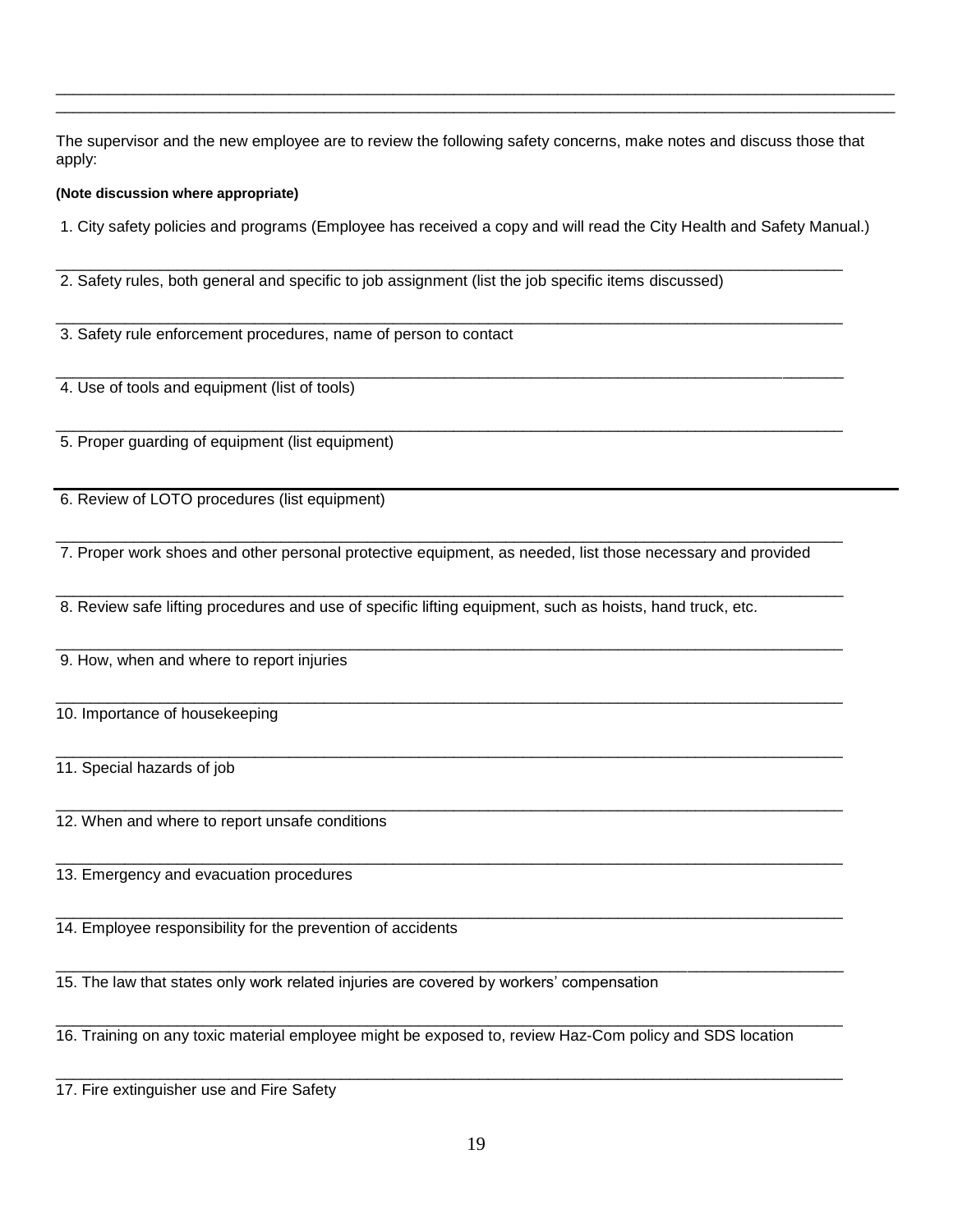18. Vehicles employee may operate - discussed safe operation

19. City policy on medical treatment for work related injuries, location of First Aid materials, etc.

20. Employee is to receive special additional instruction and guidance from:

\_\_\_\_\_\_\_\_\_\_\_\_\_\_\_\_\_\_\_\_\_\_\_\_\_\_\_\_\_\_\_\_\_\_\_\_\_\_\_\_\_\_\_\_\_\_\_\_\_\_\_\_\_\_\_\_\_\_\_\_\_\_\_\_\_\_\_\_\_\_\_\_\_\_\_\_\_\_\_\_\_\_\_\_\_\_\_\_\_\_\_ 21. Supervisor will adequately and frequently review performance of new employee, superior behavior will be reinforced and substandard behavior will be corrected

22. Supervisor will formally review employee's safety performance on example of calendar has been marked)

\_\_\_\_\_\_\_\_\_\_\_\_\_\_\_\_\_\_\_\_\_\_\_\_\_\_\_\_\_\_\_\_\_\_\_\_\_\_\_\_\_\_\_\_\_\_\_\_\_\_\_\_\_\_\_\_\_\_\_\_\_\_\_\_\_\_\_\_\_\_\_\_\_\_\_\_\_\_\_\_\_\_\_\_\_\_\_\_\_\_\_ 23. Employee agrees to fully cooperate with the safety efforts of the employer, follow all safety rules and use good judgment concerning safe work behavior.

\_\_\_\_\_\_\_\_\_\_\_\_\_\_\_\_\_\_\_\_\_\_\_\_\_\_\_\_\_\_\_\_\_\_\_\_\_\_\_\_\_\_\_\_\_\_\_\_\_\_\_\_\_\_\_\_\_\_\_\_\_\_\_\_\_\_\_\_\_\_\_\_\_\_\_\_\_\_\_\_\_\_\_\_\_\_\_\_\_\_

 $\Box \rightarrow \Box \rightarrow \Box$ 

 $\Box$ 

 $\Box$ 

 $\Box$ 

\_\_\_\_\_\_\_\_\_\_\_\_\_\_\_\_\_\_\_\_\_\_\_\_\_\_\_\_\_\_\_\_\_\_\_\_\_\_\_\_\_\_\_\_\_\_\_\_\_\_\_\_\_\_\_\_\_\_\_\_\_\_\_\_\_\_\_\_\_\_\_\_\_\_\_\_\_\_\_\_\_\_\_\_\_\_\_\_\_\_\_

 $\Box$ 

Additional comments and notes:

I have instructed the above-named employee on the topics noted.

Supervisor Signature and Date

I acknowledge that information on the above topics was furnished to me during my orientation by the supervisor named.

\_\_\_\_\_\_\_\_\_\_\_\_\_\_\_\_\_\_\_\_\_\_\_\_\_\_\_\_\_\_\_\_\_\_\_\_\_\_\_\_\_\_\_\_\_\_\_\_\_\_\_\_\_\_Employee Signature and Date